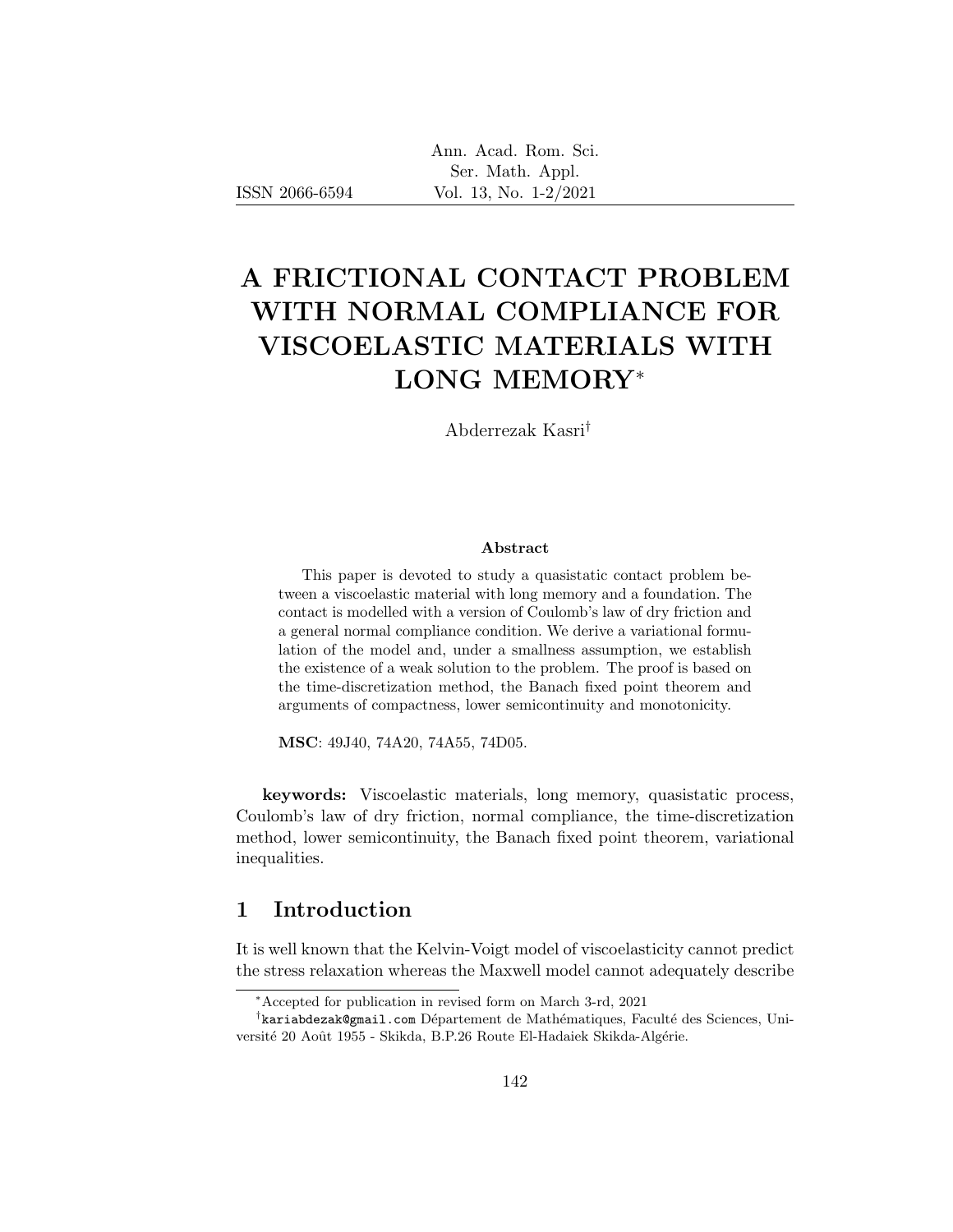viscoelastic behaviour in creep. For this reason, we need to build up more sophisticated models. For example, the standard solid model which can be expressed in the form

$$
\sigma(t) = \mathcal{A}\varepsilon(u(t)) + \int_0^t \mathcal{B}(t-s)\,\varepsilon(u(s))\,ds,\tag{1}
$$

can describe both precedent phenomena (see, e.g.,  $[3, 4, 19]$ ). Here t is the time variable, u denotes the displacement field,  $\sigma$  represents the stress tensor,  $\varepsilon(u)$  is the linearized strain tensor, A is the elasticity operator and  $\beta$  is the tensor of relaxation.

Analysis of various contact problems with constitutive laws of the form (1) also known as the viscoelastic law with long memory can be found in [8, 9, 13, 18, 19], for instance. In [8], the contact was assumed to be frictionless and was modelled with a version of normal compliance condition including unilateral constraint and an adhesive condition of a nonconvex function; the unique solvability of the problem was shown through existence and uniqueness results on abstract inclusions and abstract variational–hemivariational inequalities. In [9], the contact condition was modelled with Tresca's law involving slip dependent coefficient of friction; an existence result to the corresponding problem, for small enough friction coefficients, was established. Contact problems with Tresca's law and a number of frictional contact conditions were considered in [18]; an abstract existence and uniqueness result for a class of evolutionary variational inequalities were used to prove the unique solvability of the corresponding problems.

The novelty, in this paper, consists in dealing with a quasistatic contact problem for viscoelastic materials with a constitutive law of the form (1), such that the contact is modelled with normal compliance and the associated version of Coulomb's law of dry friction, which leads to a new and nonstardard mathematical problem.

We note that an early attempt to study the contact problem with normal compliance was done in [12]. Since then, the normal compliance contact condition has been extensively employed as an approximation of the Signorini contact condition, see for instance [1, 10, 11, 16, 17].

Our analysis is based on the time-discretization method. We construct a sequence of elliptic quasi-variational inequalities for which at each time step, under a smallness assumption, we prove the existence of a unique solution. Then, we construct approximate solutions and prove that the limit of a subsequence of the solutions of the approximate problems is a solution of the continuous problem.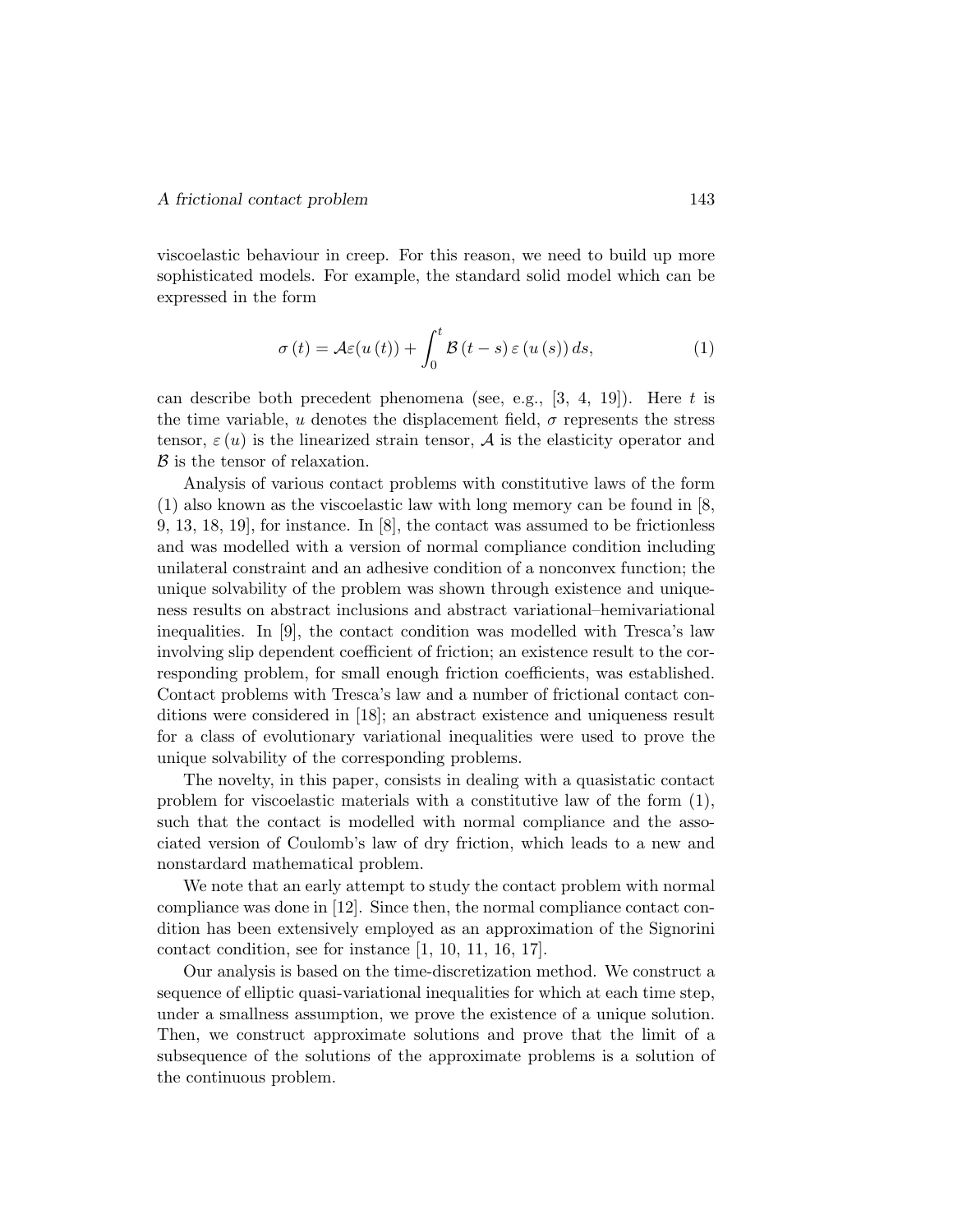The rest of this paper is organized as follows. In Section 2 we present the notation and some preliminary material. In Section 3 we describe the contact problem and state the assumptions on the data, we derive its variational formulation. Section 4 is dedicated to establish the existence of a weak solution to the model.

## 2 NOTATION AND PRELIMINARIES

Here we introduce the notation we shall use and some preliminary materials. For further details we refer the reader to [5, 7, 15, 19]. We use the notation N<sup>\*</sup> for the set of positive integers. We denote by S<sup>d</sup> the space of second order symmetric tensors on  $\mathbb{R}^d$  (d=2, 3). We define the inner products and the corresponding norms on  $\mathbb{R}^d$  and  $\mathbb{S}^d$  by

$$
u \cdot v = \sum_{i=1}^{d} u_i v_i, \ |u| = \sqrt[2]{u \cdot u}, \ \forall u, \ v \in \mathbb{R}^d;
$$

$$
\sigma \cdot \xi = \sum_{1 \le i,j \le d} \sigma_{ij} \xi_{ij}, \ |\sigma| = \sqrt[2]{\sigma \cdot \sigma}, \ \forall \sigma, \ \xi \in \mathbb{S}^d.
$$

Let  $\Omega \subset \mathbb{R}^d$  be a bounded domain with a Lipschitz boundary  $\Gamma$  and let  $\nu$ denote the unit outer normal on Γ. Let  $T > 0$ , let  $[0, T]$  be the time interval of interest and let  $x \in \overline{\Omega}$  be the spatial variable. We introduce the spaces

$$
H = L^{2}(\Omega; \mathbb{R}^{d}), \ Q = L^{2}(\Omega; \mathbb{S}^{d}),
$$
  

$$
H_{1} = \{u \in H; \ \varepsilon(u) \in \mathcal{Q}\}, \ Q_{1} = \{\sigma \in \mathcal{Q}; \ Div \sigma \in H\},\
$$

where  $\varepsilon$  :  $H_1 \to \mathcal{Q}$  is the deformation operator defined by

$$
\varepsilon(u)=(\varepsilon_{ij}(u)),\ \varepsilon_{ij}(u)=\frac{1}{2}\left(\frac{\partial u_i}{\partial x_j}+\frac{\partial u_j}{\partial x_i}\right),\ 1\leq i,j\leq d,\ \forall u\in H_1,
$$

 $Div: \mathcal{Q}_1 \to H$  is the divergence operator for tensor functions defined by

$$
Div\sigma = ((Div\sigma)_i)_{1 \le i \le d} = \left(\sum_{j=1}^d \frac{\partial \sigma_{ij}}{\partial x_j}\right)_{1 \le i \le d}, \forall \sigma \in \mathcal{Q}_1.
$$

Note that  $H, \mathcal{Q}, H_1$  and  $\mathcal{Q}_1$  are Hilbert spaces equipped with the respective canonical inner products

$$
(u,v)_H = \int_{\Omega} u \cdot v dx, \, (\sigma, \tau)_{\mathcal{Q}} = \int_{\Omega} \sigma \cdot \tau dx,
$$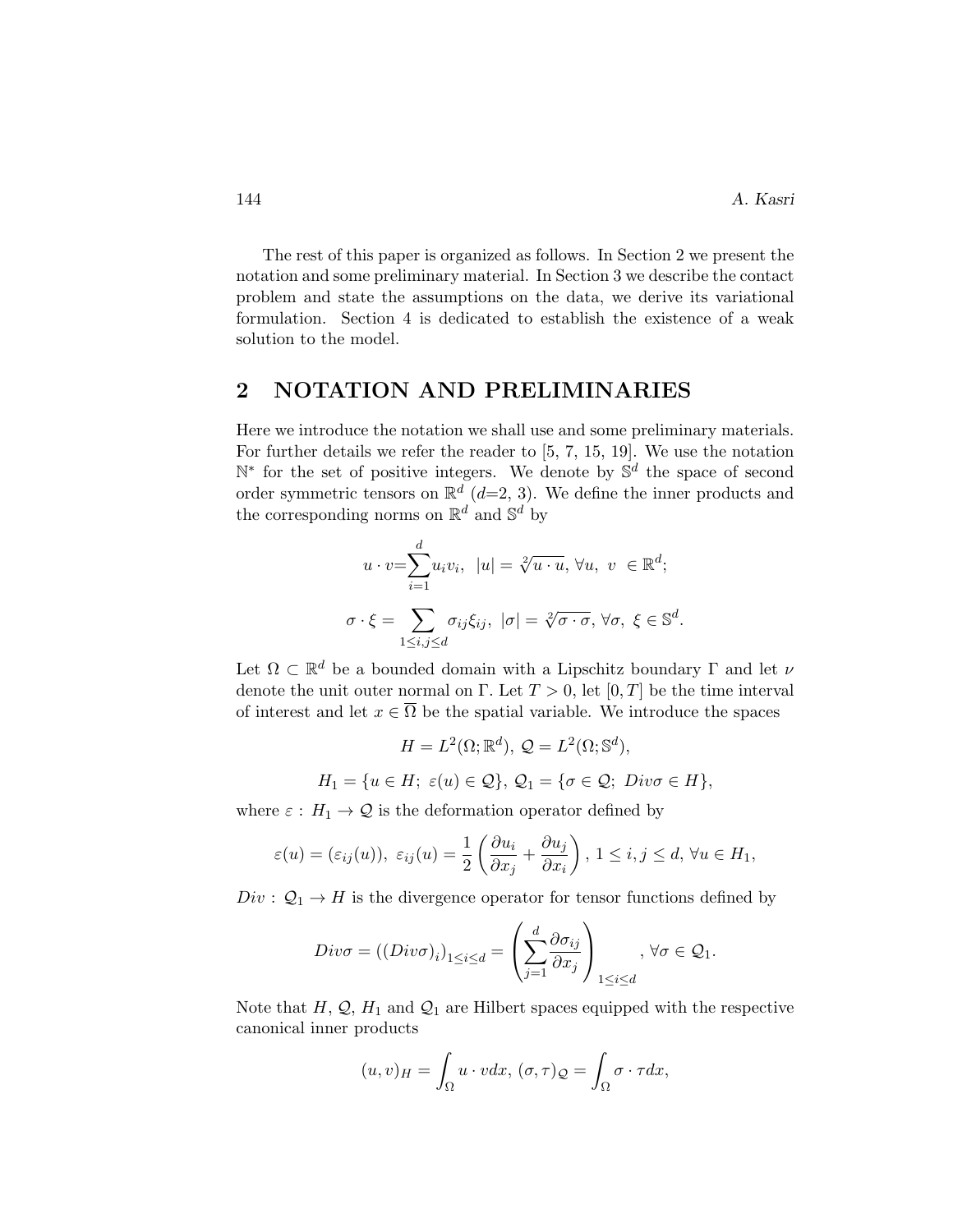$$
(u, v)_{H_1} = (u, v)_{H} + (\varepsilon(u), \varepsilon(v))_{\mathcal{Q}},
$$
  

$$
(\sigma, \tau)_{\mathcal{Q}_1} = (Div\sigma, Div\tau)_{H} + (\sigma, \tau)_{\mathcal{Q}},
$$

where the associated norms are denoted by  $\|.\|_H$ ,  $\|.\|_{\mathcal{Q}}$ ,  $\|.\|_{H_1}$  and  $\|.\|_{\mathcal{Q}_1}$ . Let  $\mathbf{Q}_{\infty}$  be the space of fourth-order tensor fields defined by

$$
\mathbf{Q}_{\infty} = \{ \mathcal{E} = (\mathcal{E}_{ijkl}) \mid \mathcal{E}_{ijkl} = \mathcal{E}_{jikl} = \mathcal{E}_{klij} \in L^{\infty}(\Omega), \ \forall i, j, k, l \in \{1, ..., d\} \}.
$$

The space  $\mathbf{Q}_{\infty}$  is a real Banach space with the norm

$$
\|\mathcal{E}\|_{\mathbf{Q}_{\infty}} = \max_{1 \le i,j,k,l \le d} \|\mathcal{E}_{jikl}\|_{L^{\infty}(\Omega)}.
$$
 (2)

Let  $\tilde{\gamma}: H_1 \to L^2(\Gamma; \mathbb{R}^d)$  be the trace map. For every element  $v \in H_1$  we use the notation v to denote the trace  $\tilde{\gamma}(v)$  of v on  $\Gamma$  and for all  $v \in H_1$  we denote by  $v_{\nu}$  and  $v_{\tau}$ , respectively, the normal and the tangential components of v on the boundary  $\Gamma$ 

$$
v_{\nu} = v \cdot \nu, \ v_{\tau} = v - v_{\nu} \nu \text{ on } \Gamma.
$$

In a similar manner, the normal and the tangential components of a regular (say  $C^1$ ) tensor field  $\sigma$  are defined by

$$
\sigma_{\nu} = \sigma \nu \cdot \nu, \ \sigma_{\tau} = \sigma \nu - \sigma_{\nu} \nu \text{ on } \Gamma,
$$

moreover the following Green formula holds

$$
(Div\sigma, v)_H + (\sigma, \varepsilon(v))_{\mathcal{Q}} = \int_{\Gamma} \sigma \nu \cdot v da, \ \forall \ v \in H_1,\tag{3}
$$

where da is the surface measure element. For every real Banach space  $(X, \|\cdot\|_X)$ , we denote by  $C([0, T]; X)$  the space of continuous functions from  $[0, T]$  to X and we use the standard notation for the spaces  $L^p(0, T; X)$  and  $W^{k,p}(0,T;X), p \in [1,\infty] \text{ and } k \geq 1.$ 

Finally, we conclude this section with two Gronwall type inequalities. Other versions of Gronwall inequalities can be found for instance in [6] and references therein.

**Lemma 1.** Assume that  $\tilde{a}$  and  $\tilde{b}$  :  $[0,T] \to \mathbb{R}$  are two functions in  $L^1(0,T)$ satisfying

$$
\tilde{a}(t) \le \tilde{b}(t) + \alpha \int_0^t \tilde{a}(s) ds, \forall t \in [0, T], \qquad (4)
$$

where  $\alpha$  is a nonnegative constant. Then, it follows

$$
\tilde{a}(t) \le \tilde{b}(t) + \alpha \int_0^t e^{\alpha(t-s)} \tilde{b}(s) ds, \forall t \in [0, T].
$$
 (5)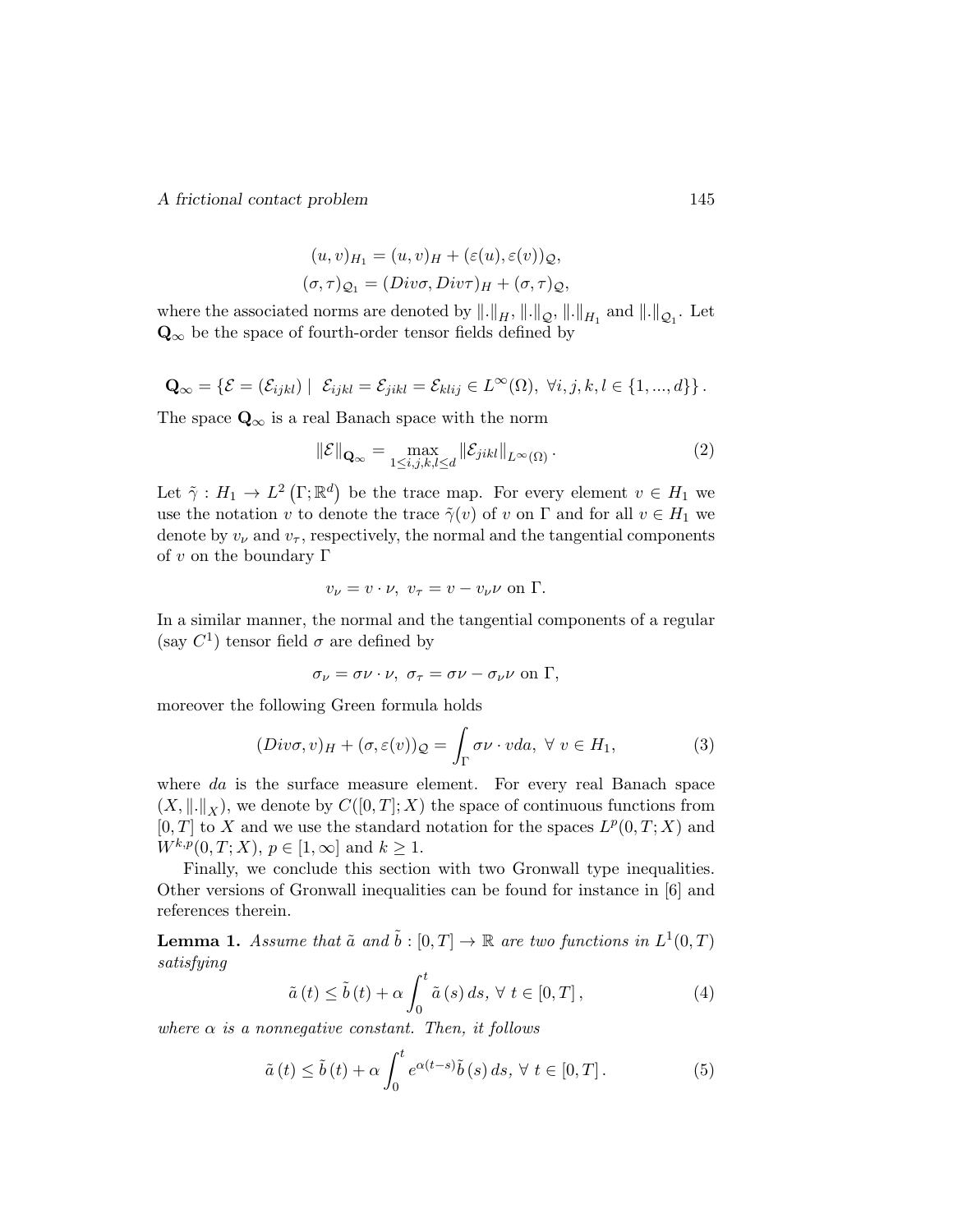Proof. Use arguments similar to those in [6, proof of Proposition 2.1].  $\Box$ 

**Lemma 2.** Let  $T > 0$  be a constant. Let  $\alpha_1$  and  $\alpha_2$  be two nonnegative constants. For each  $m \in \mathbb{N}^*$ , let  $\{w_i\}_{i=0}^m \subset \mathbb{R}$  be a nonnegative sequence, which satisfies

$$
w_{i+1} \le \alpha_1 + \alpha_2 h \sum_{j=0}^{i} w_j, \ 0 \le i \le m-1,
$$
\n(6)

where  $h = \frac{T}{A}$  $\frac{1}{m}$ . Then, it holds

$$
w_{i+1} \le (\alpha_1 + \alpha_2 Tw_0) e^{\alpha_2 T}, \ 0 \le i \le m - 1. \tag{7}
$$

The proof of Lemma 2 may be found in [10].

# 3 Problem statement and variational formulation

The physical setting is as follows. A deformable body occupies a bounded domain  $\Omega \subset \mathbb{R}^d$  (with  $d=2, 3$ ). We assume that the boundary  $\Gamma$  of the domain  $\Omega$  is Lipschitz continuous, and it is divided into three disjoint measurable parts  $\Gamma_1$ ,  $\Gamma_2$ ,  $\Gamma_3$ , such that meas( $\Gamma_1$ ) > 0. The mechanical behaviour of the material is described with a viscoelastic law with long memory and the process is assumed to be quasistatic in the time interval  $[0, T]$ . The body is clamped on  $\Gamma_1$  and therefore the displacement field vanishes there, while volume forces of density  $f_0$  act in  $\Omega$  and surface tractions of density  $f_2$  act on  $\Gamma_2$ . The body is supposed to be in contact over  $\Gamma_3$  with a foundation and, moreover, both normal compliance and a version of Coulomb's law of dry friction are included. To simplify the notation, we do not indicate explicitly the dependence of various functions on the spatial variable  $x \in \Omega \cup \Gamma$ . Under the above assumptions, the classical formulation of our problem is the following.

**Problem 1.** Find a displacement field  $u : \Omega \times [0,T] \to \mathbb{R}^d$  and stress field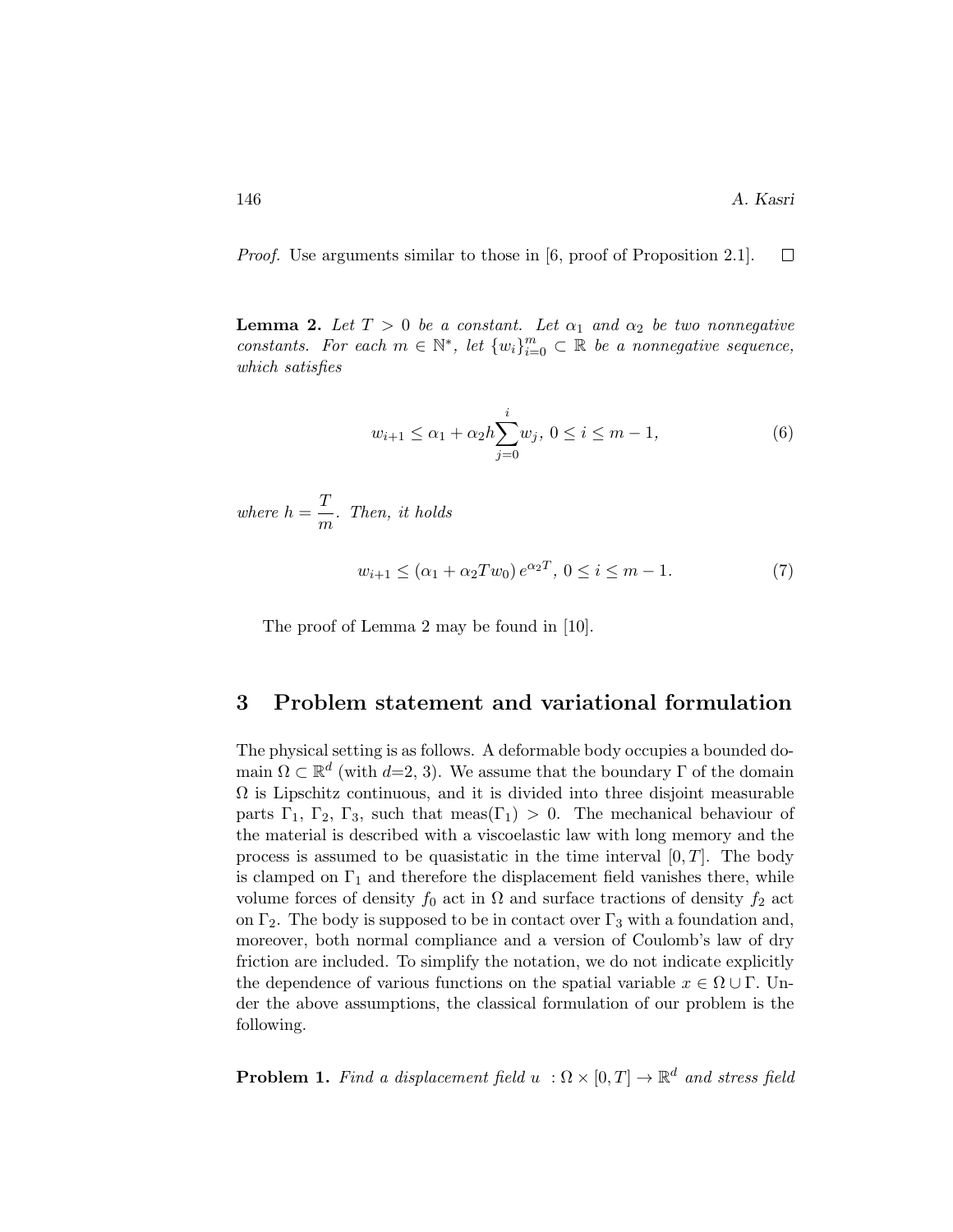$\sigma \; : \Omega \times [0,T] \to \mathbb{S}^d$  such that

$$
\sigma(t) = \mathcal{A}\varepsilon(u(t)) + \int_0^t \mathcal{B}(t-s)\,\varepsilon(u(s))\,ds, \text{ in } \Omega \times (0,T), \tag{8}
$$

$$
Div\sigma + f_0 = 0, \text{ in } \Omega \times (0, T), \tag{9}
$$

$$
u = 0, on \Gamma_1 \times (0, T), \tag{10}
$$

$$
\sigma\nu = f_2, \text{ on } \Gamma_2 \times (0, T), \tag{11}
$$

$$
-\sigma_{\nu} = p_{\nu} (u_{\nu} - g), \text{ on } \Gamma_3 \times (0, T),
$$
\n
$$
\begin{cases}\n|\sigma_{\tau}| \leq p_{\tau} (u_{\nu} - g), \\
|\sigma_{\tau}| < p_{\tau} (u_{\nu} - g) \Rightarrow \dot{u}_{\tau} = 0, \\
|\sigma_{\tau}| = p_{\tau} (u_{\nu} - g) \Rightarrow \exists \lambda \geq 0 \\
\text{such that } \sigma_{\tau} = -\lambda \dot{u}_{\tau},\n\end{cases}
$$
\n(12)

$$
u(0) = u_0 \text{ in } \Omega. \tag{14}
$$

Equation (8) represents the viscoelastic law with long memory. Equation (9) is the equilibrium equation posed on the domain  $\Omega$ . Conditions (10)-(11) are the displacement-traction boundary conditions, where  $\sigma\nu$  represents the Cauchy stress vector.  $(12)-(13)$  characterize the contact boundary conditions where  $u_{\nu}$  denotes the normal displacement,  $\dot{u}_{\tau}$  represents the tangential velocity,  $\sigma_{\nu}$  is the normal stress,  $\sigma_{\tau}$  represents the tangential traction and  $g$ is the gap, between  $\Gamma_3$  and the foundation, measured along the direction of the outward normal  $\nu$ . Here and below the dot above a variable represents its derivative with respect to the time variable. Equation (12) is a general expression of the normal compliance condition, where  $p_{\nu}$  is a nonnegative prescribed function which vanishes for negative arguments, such that when  $u<sub>\nu</sub> < u<sub>\nu</sub>$  is no contact and the normal pressure vanishes; and when the contact takes place then  $u_{\nu} - g \geq 0$  is a measure of the penetration of the surface asperities into those of the foundation. A possible choice of the function  $p_{\nu}$  is

$$
p_{\nu}(r)=c_{\nu}(r)_{+},
$$

where  $(r)_+$  denotes the positive part of r, that is  $(r)_+ = \max\{r, 0\}$ ,  $c_\nu$  is the surface stiffness coefficient, such that Signorini's nonpenetration condition is obtained in the limit  $c_{\nu} \to \infty$  and thus interpenetration is not allowed.

The relations (13) represent a version of Coulomb's law of dry friction where  $p_{\tau}$  is a prescribed nonnegative function, the so-called friction bound.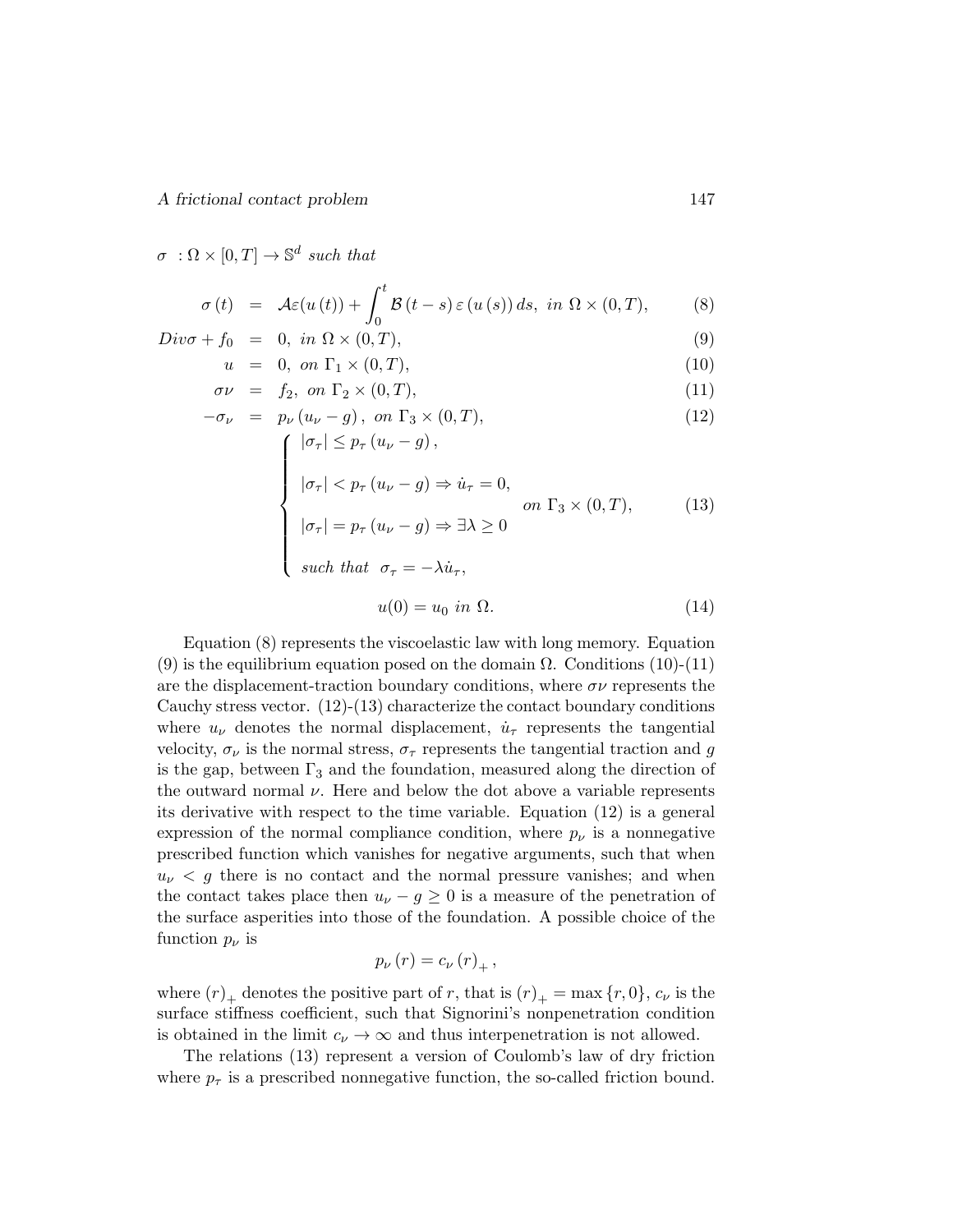This condition states that, if there is contact, the tangential traction  $\sigma_{\tau}$ is bounded by the friction bound  $p_{\tau}$ . If the strict inequality is satisfied, then sliding does not occur and when equality holds the friction stress is proportional and opposed to the slip rate (see, e.g.,  $[17]$ ). Finally,  $(14)$  is the initial condition.

In order to obtain the variational formulation of the mechanical problem  $(8)-(14)$ , we introduce the space V defined by

$$
V = \{ v \in H_1, \ v = 0 \text{ on } \Gamma_1 \}.
$$

Since  $meas(\Gamma_1) > 0$ , Korn's inequality holds

$$
C_K \|v\|_{H_1} \le \|\varepsilon(v)\|_{\mathcal{Q}}, \ \forall v \in V,\tag{15}
$$

where  $C_K > 0$  is a positive constant depending only on  $\Omega$  and  $\Gamma_1$  (see, e.g.,  $[14]$ . Over the space V, we consider the inner product given by

$$
(w,v)_V = (\varepsilon(w), \varepsilon(v))_{\mathcal{Q}}, \ \forall w, v \in V,
$$

and let  $\|.\|_V$  be the associated norm. It follows from Korn's inequality (15) that  $\|.\|_{H_1}$  and  $\|.\|_V$  are equivalent norms on V. Therefore  $(V, (.,.)_V)$  is a real Hilbert space. Moreover, by the Sobolev trace theorem, there exists a positive constant  $c_0$  depending only on the domain  $\Omega$ ,  $\Gamma_1$  and  $\Gamma_3$  such that

$$
||v||_{L^{2}(\Gamma_{3};\mathbb{R}^{d})} \leq c_{0}||v||_{V}, \forall v \in V.
$$
\n(16)

In the study of the mechanical Problem  $(8)-(14)$ , we consider the following assumptions. We assume that the elasticity operator  $A : \Omega \times \mathbb{S}^d \to \mathbb{S}^d$ satisfies

(i) There exists  $m_A > 0$  such that  $\begin{array}{c} \hline \end{array}$  $\begin{array}{c} \begin{array}{c} \begin{array}{c} \begin{array}{c} \end{array} \\ \end{array} \end{array} \end{array}$  $(\mathcal{A} (x,\varepsilon_1) - \mathcal{A} (x,\varepsilon_2)) \cdot (\varepsilon_1 - \varepsilon_2) \ge m_{\mathcal{A}} |\varepsilon_1 - \varepsilon_2|^2$  $a.e. \ x \in \Omega, \ \forall \varepsilon_1, \varepsilon_2 \in \mathbb{S}^d;$ (ii) There exists  $L_A > 0$  such that  $|\mathcal{A} (x, \varepsilon_1) - \mathcal{A} (x, \varepsilon_2)| \leq L_{\mathcal{A}} |\varepsilon_1 - \varepsilon_2|$  $a.e. \ x \in \Omega, \ \forall \varepsilon_1, \varepsilon_2 \in \mathbb{S}^d;$ (iii) The mapping  $x \mapsto \mathcal{A}(x, \varepsilon)$  is Lebesgue measurable on  $\Omega$ for any  $\varepsilon \in \mathbb{S}^d$ ; (iv) The mapping  $x \mapsto \mathcal{A}(x, 0_{\mathbb{S}^d})$  belongs to  $\mathcal{Q}$ . (17)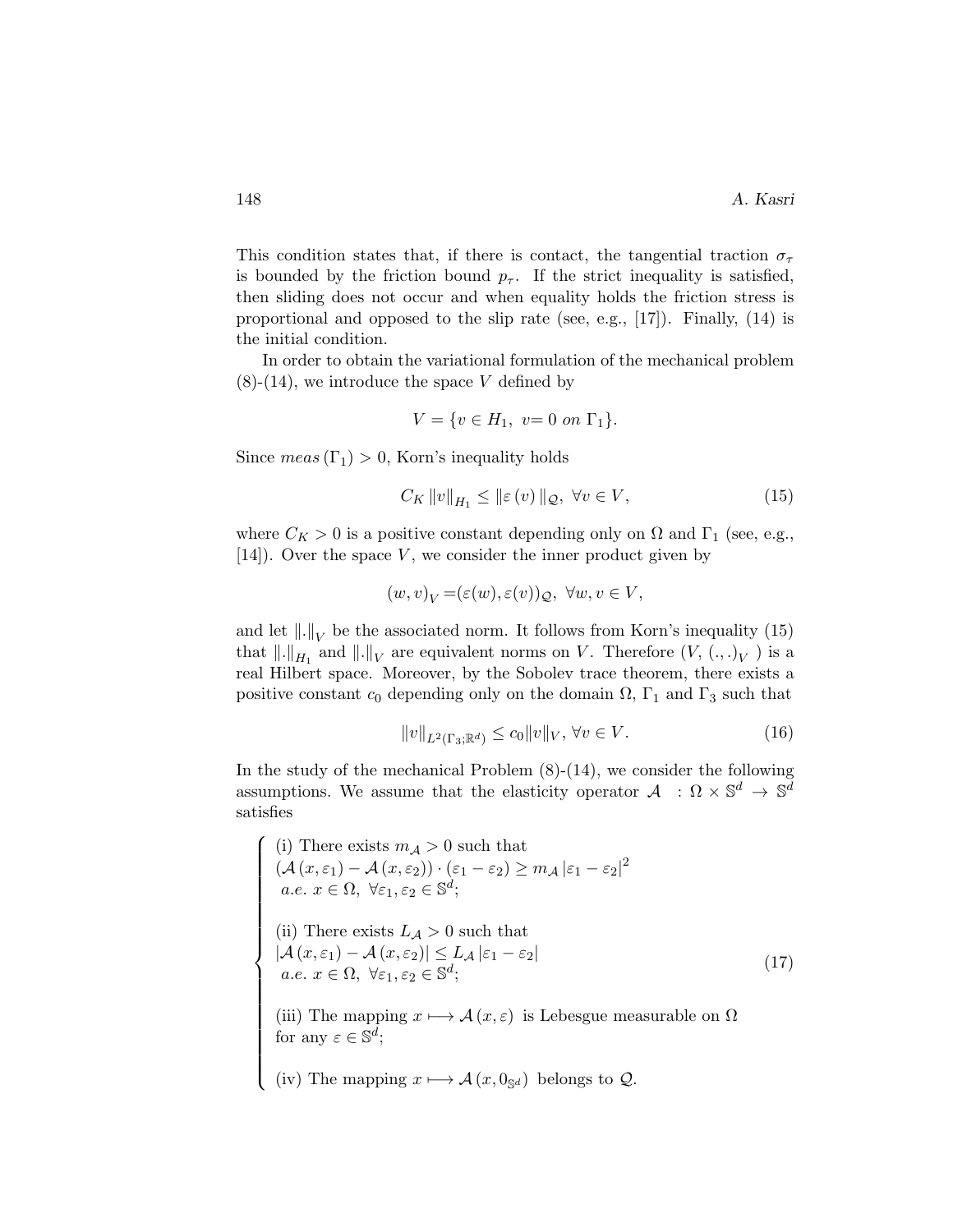$\sqrt{ }$ 

 $\int$ 

 $\begin{array}{c} \end{array}$ 

We assume that the relaxation tensor  $\beta$  satisfies

$$
\mathcal{B} \in W^{1,\infty}(0,T;\mathbf{Q}_{\infty}).\tag{18}
$$

We assume that the function  $p_{\alpha} : \Gamma_3 \times \mathbb{R} \to \mathbb{R}^+$ ,  $(\alpha = \nu, \tau)$ , satisfies

\n- (i) There exists 
$$
L_{\alpha} > 0
$$
 such that  $|p_{\alpha}(x, r_1) - p_{\alpha}(x, r_2)| \leq L_{\alpha} |r_1 - r_2|$ ,  $\forall r_1, r_2 \in \mathbb{R}, a.e. x \in \Gamma_3$ ;
\n- (ii)  $p_{\alpha}(x, r) = 0, \forall r \leq 0, a.e. x \in \Gamma_3$ ;
\n- (iii) For each  $r \in \mathbb{R}, x \mapsto p_{\alpha}(x, r)$  is Lebesgue measurable on  $\Gamma_3$ .
\n- (19)
\n

The densities of forces satisfy

$$
(i) f_0 \in W^{1,\infty}(0,T;H), (ii) f_2 \in W^{1,\infty}(0,T;L^2(\Gamma_2;\mathbb{R}^d)).
$$
 (20)

The gap function satisfies

$$
g \in L^{2}(\Gamma_{3}), \ g \ge 0 \ a.e. \ x \in \Gamma_{3}. \tag{21}
$$

Finally, we assume that the initial data satisfies

$$
u_0 \in V. \tag{22}
$$

In the sequel, we use the functional  $\psi: V \times V \longrightarrow \mathbb{R}$  defined by

$$
\psi(z, w) = \int_{\Gamma_3} p_{\nu} (z_{\nu} - g) w_{\nu} da + \int_{\Gamma_3} p_{\tau} (z_{\nu} - g) |w_{\tau}| da, \tag{23}
$$

for all  $z, w \in V$ . Using (16), (19), (21) and (23), we deduce that the functional  $\psi$  satisfies the following

$$
\psi(\eta, v) - \psi(\eta, w) + \psi(z, w) - \psi(z, v) \le c_0^2 (L_\tau + L_\nu) \|\eta - z\|_V \|\nu - w\|_V,
$$
\n(24)  
\n
$$
\psi(\eta, -z) - \psi(\eta, \eta - z) \le c_0 (L_\tau + L_\nu) \left( c_0 \|\eta\|_V + \|g\|_{L^2(\Gamma_3)} \right) \|\eta\|_V, \quad (25)
$$

$$
\psi(\eta, v) - \psi(\eta, w) \le \psi(\eta, v - w),\tag{26}
$$

$$
\psi(\eta, w) - \psi(z, w) \le c_0^2 \left( L_\tau + L_\nu \right) \left\| \eta - z \right\|_V \left\| w \right\|_V, \tag{27}
$$

$$
|\psi(\eta, v) - \psi(\eta, w)| \le c_0 (L_\tau + L_\nu) \left( c_0 \|\eta\|_V + \|g\|_{L^2(\Gamma_3)} \right) \|v - w\|_V, \quad (28)
$$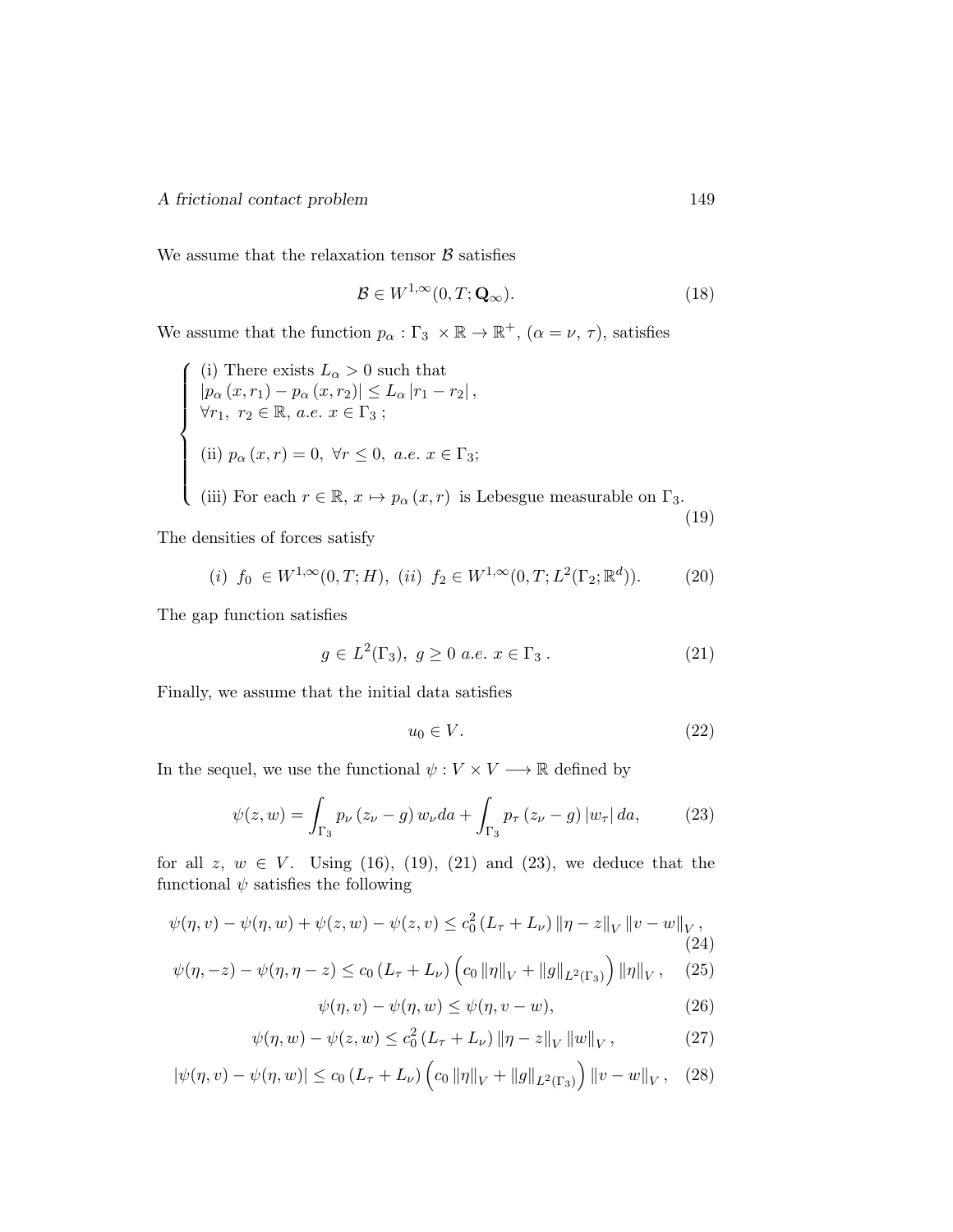150 A. Kasri

$$
\psi(\eta, w) \le (L_{\tau} + L_{\nu}) \left( c_0 \|\eta\|_{V} + \|g\|_{L^2(\Gamma_3)} \right) \|w\|_{L^2(\Gamma_3; \mathbb{R}^d)}, \tag{29}
$$

for all  $\eta, v, w, z \in V$ . It follows from (20) that the function  $f : [0, T] \to V$ defined by

$$
(f(t), w)_V = \int_{\Omega} f_0(t) \cdot w dx + \int_{\Gamma_2} f_2(t) \cdot w da, \forall w \in V, \forall t \in [0, T], \quad (30)
$$

has the following regularity

$$
f \in W^{1,\infty}(0,T;V). \tag{31}
$$

Also, using (18) and (2), we conclude that there exists  $L_{\mathcal{B}} > 0$  such that

$$
\left\| \left( \mathcal{B}\left( t\right) - \mathcal{B}\left( s\right) \right) \varepsilon \left( w\right) \right\|_{\mathcal{Q}} \le L_{\mathcal{B}} \left| t-s\right| \left\| w\right\|_{V},\tag{32}
$$

$$
\left\|\mathcal{B}\left(t\right)\varepsilon\left(w\right)\right\|_{\mathcal{Q}} \leq \left(TL_{\mathcal{B}} + \left\|\mathcal{B}\left(0\right)\right\|_{\mathbf{Q}_{\infty}}\right) \left\|w\right\|_{V},\tag{33}
$$

for all  $w \in V$  and for all  $t, s \in [0,T]$ . Now, assume u and  $\sigma$  are smooth functions satisfying  $(8)-(14)$  and use the Green formula  $(3)$  to obtain the following variational formulation of the mechanical Problem 1 in terms of the displacement field only.

**Problem 2.** Find a displacement field  $u : [0, T] \rightarrow V$  such that

$$
\begin{cases}\n(\mathcal{A}\varepsilon(u(t)), \varepsilon(w - \dot{u}(t)))_{\mathcal{Q}} + \left(\int_0^t \mathcal{B}(t - s) \varepsilon(u(s)) ds, \varepsilon(w - \dot{u}(t))\right)_{\mathcal{Q}} \\
+\psi(u(t), w) - \psi(u(t), \dot{u}(t)) \\
\geq (f(t), w - \dot{u}(t))_V, \text{ for all } w \in V, \text{ for a.e. } t \in (0, T), \\
u(0) = u_0.\n\end{cases}
$$
\n(34)

To study the problem (34)-(35), we need the following additional assumption on the initial data

$$
(\mathcal{A}(\varepsilon(u_0)), \varepsilon(w))_{\mathcal{Q}} + \psi(u_0, w) \ge (f(0), w)_V, \forall w \in V,
$$
 (36)

and we make the following smallness assumption

$$
L_{\tau} + L_{\nu} < \frac{m_{\mathcal{A}}}{c_0^2}.\tag{37}
$$

where  $c_0$ ,  $m_A$  and  $L_\alpha$ ,  $(\alpha = \nu, \tau)$  are given in (16), (17) and (19), respectively.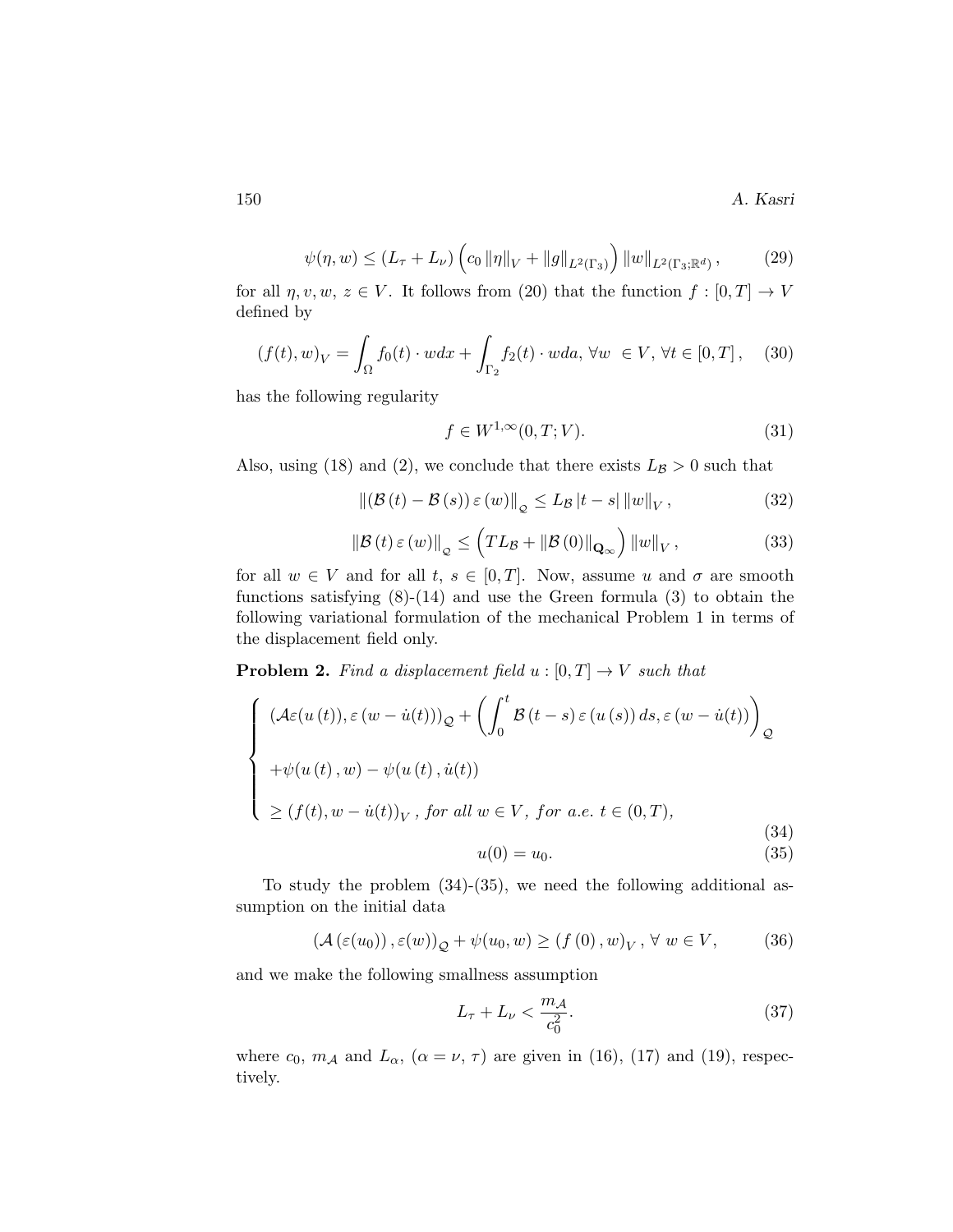# 4 Existence of a weak solution

The following theorem is the main result of this paper.

**Theorem 1.** Assume that  $(17)-(22)$  and  $(36)-(37)$  hold. Then, Problem  $(34)-(35)$  has at least one solution u which satisfies

$$
u \in W^{1,\infty}(0,T;V). \tag{38}
$$

We will split the proof into several steps.

First step. For each  $m \in \mathbb{N}^*$ , we introduce a uniform partition of the time interval [0, T], denoted by  $t_i^m = ih_m$ ,  $h_m = \frac{T}{m}$  $\frac{1}{m}$ ,  $i = 0,...,m$ . For a sequence  ${w_m^i}_{i=0}^m$ , we denote  $\delta w_m^{i+1} = \frac{w_m^{i+1} - w_m^i}{h_m}$  $\frac{\omega_m}{h_m}$  and for a continuous function  $z \in C([0,T];X)$  with values in a normed space X, we use the notation  $z_i^m = z(t_i^m)$ ,  $i = 0,...,m$ . Using the Riesz representation theorem, we can introduce the operator  $\mathcal{F}:V\rightarrow V$  defined by

$$
(\mathcal{F}v, w)_V = (\mathcal{A}\varepsilon(v), \varepsilon(w))_{\mathcal{Q}}, \ \forall v, w \in V.
$$
 (39)

From (17) and (39), it follows that the operator  $\mathcal F$  satisfies

$$
m_{\mathcal{A}} ||w_1 - w_2||_V^2 \leq (\mathcal{F}w_1 - \mathcal{F}w_2, w_1 - w_2)_V, \ \forall w_1, w_2 \in V,
$$
 (40)

$$
\|\mathcal{F}w_1 - \mathcal{F}w_2\|_V \le L_{\mathcal{A}} \|w_1 - w_2\|_V, \ \forall w_1, w_2 \in V. \tag{41}
$$

We consider the following incremental problems  $\mathcal{P}_m^{i+1}, i \in \{0, ..., m-1\}.$ **Problem 3** ( $\mathcal{P}_m^{i+1}$ ). Find a function  $u_m^{i+1} \in V$  such that

$$
\begin{cases}\n\left(\mathcal{F}u_m^{i+1}, w - \delta u_m^{i+1}\right)_V + \left(h_m \sum_{j=0}^i \mathcal{B}_{i+1,j}^m, \varepsilon\left(w - \delta u_m^{i+1}\right)\right)_Q \\
+\psi(u_m^{i+1}, w) - \psi(u_m^{i+1}, \delta u_m^{i+1}) \\
\ge \left(f_{i+1}^m, w - \delta u_m^{i+1}\right)_V, \text{ for all } w \in V,\n\end{cases} \tag{42}
$$

where

$$
u_m^0 = u_0,\tag{43}
$$

 $u_m^j$  is the unique solution of the problem  $\mathcal{P}_m^j$ ,  $j = 1, ..., i$ ,

$$
\mathcal{B}_{i+1,j}^m = \mathcal{B}\left(t_{i+1}^m - t_j^m\right) \varepsilon\left(u_m^j\right), \ i = 0, ..., m-1, \ j = 0, ..., i,
$$
 (44)

$$
f_i^m = f(t_i^m), \ i = 0, ..., m.
$$
 (45)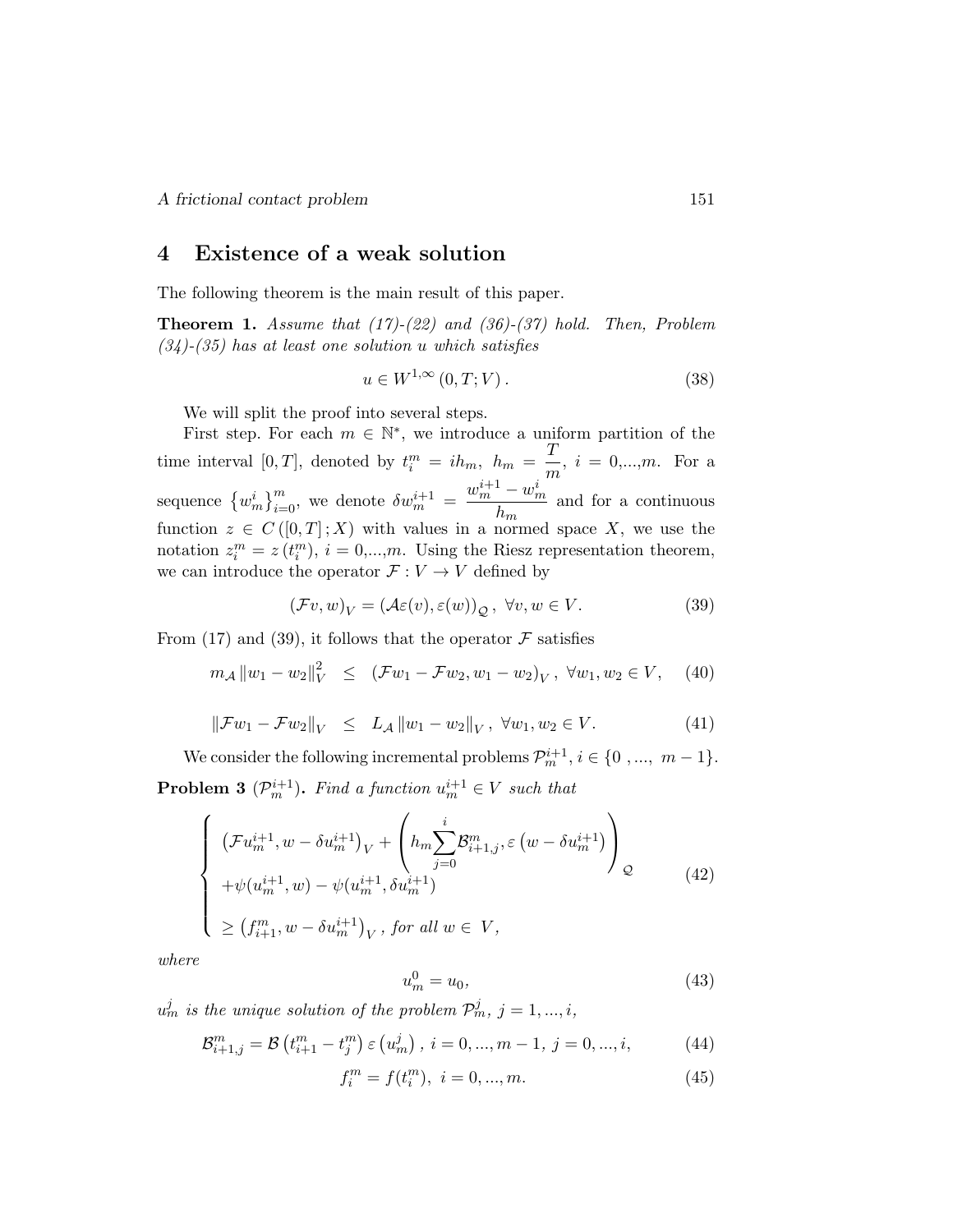Now, by setting  $w = \frac{v - u_m^i}{l}$  $\frac{1-a_m}{h_m}$  in (42), it follows that the problem  $\mathcal{P}_m^{i+1}$  is formally equivalent to the following problem.

**Problem 4** ( $Q_m^{i+1}$ ). Find a function  $u_m^{i+1} \in V$  such that

$$
\begin{cases}\n\left(\mathcal{F}u_m^{i+1}, v - u_m^{i+1}\right)_V + \left(h_m \sum_{j=0}^i \mathcal{B}_{i+1,j}^m, \varepsilon\left(v - u_m^{i+1}\right)\right)_\mathcal{Q} \\
+\psi(u_m^{i+1}, v - u_m^i) - \psi(u_m^{i+1}, u_m^{i+1} - u_m^i) \\
\geq \left(f_{i+1}^m, v - u_m^{i+1}\right)_V, \text{ for all } v \in V,\n\end{cases} \tag{46}
$$

where  $u_m^0$ ,  $\left\{\mathcal{B}_{i+1,j}^m\right\}$  and  $\left\{f_{i+1}^m\right\}$  are given by (43)-(45) and  $u_m^j$  is the unique solution of problem  $\mathcal{P}_m^j$ ,  $j = 1, ..., i$ .

**Lemma 3.** Problem  $\mathcal{P}_m^{i+1}$ ,  $i \in \{0, ..., m-1\}$ , has a unique solution.

*Proof.* From (40)-(41), it follows that the operator  $\mathcal F$  is strongly monotone and Lipschitz continuous. On the other hand let  $\eta \in V$ . Using (23) and (28), it follows that the functional  $\varphi: V \to \mathbb{R}$  defined by

$$
\varphi(v) = \left( h_m \sum_{j=0}^i \mathcal{B}_{i+1,j}^m, \varepsilon(v) \right)_{\mathcal{Q}} + \psi(\eta, v - u_m^i), \text{ for all } v \in V,
$$

is a proper convex and continuous function. Therefore, using a standard result on elliptic variational inequalities of the second kind, (see [7, p.60]), we deduce that the following problem. Find  $u_{m\eta}^{i+1} \in V$  such that

$$
\begin{cases}\n\left(\mathcal{F}u_{m\eta}^{i+1}, v - u_{m\eta}^{i+1}\right)_V + \left(h_m \sum_{j=0}^i \mathcal{B}_{i+1,j}^m, \varepsilon\left(v - u_{m\eta}^{i+1}\right)\right)_Q \\
+\psi(\eta, v - u_m^i) - \psi(\eta, u_{m\eta}^{i+1} - u_m^i) \\
\geq \left(f_{i+1}^m, v - u_{m\eta}^{i+1}\right)_V, \text{ for all } v \in V,\n\end{cases} \tag{47}
$$

has a unique solution  $u_{mn}^{i+1} \in V$ . To continue, we define the operator  $\Psi$ :  $V \to V$  by

$$
\Psi(\eta) = u_{m\eta}^{i+1}, \text{ for all } \eta \in V. \tag{48}
$$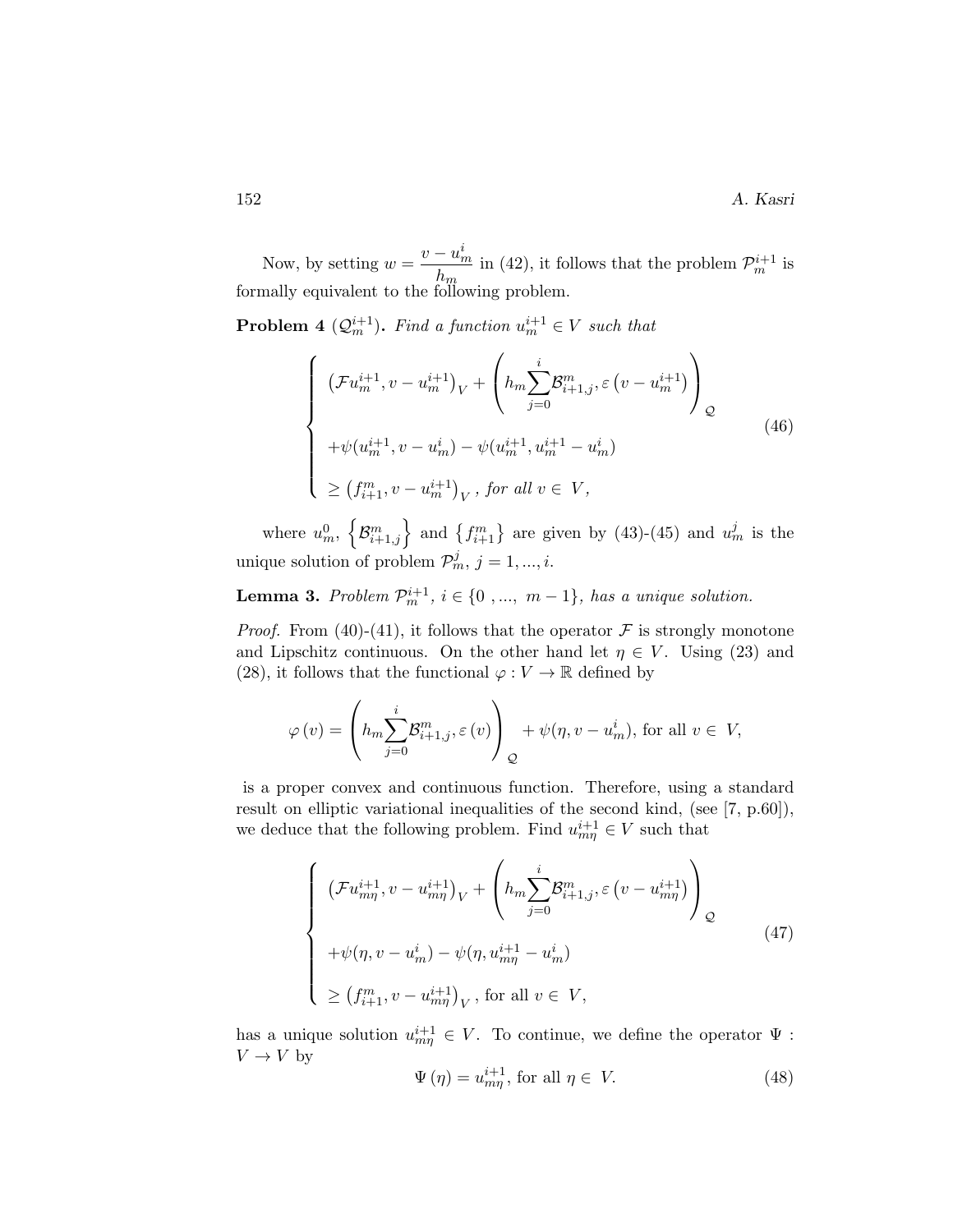Let  $\eta_1, \eta_2 \in V$ . Using the notation  $u_1 = u^{i+1}_{m\eta_1}$  and  $u_2 = u^{i+1}_{m\eta_2}$  in (47), we get

$$
(\mathcal{F}u_1 - \mathcal{F}u_2, u_1 - u_2)_V \leq \psi(\eta_1, u_2 - u_m^i) - \psi(\eta_1, u_1 - u_m^i)
$$

$$
+\psi(\eta_2, u_1 - u_m^i) - \psi(\eta_2, u_2 - u_m^i),
$$

which together with (24) and (40), implies that

$$
m_{\mathcal{A}} \|u_1 - u_2\|_V^2 \leq c_0^2 \left(L_{\tau} + L_{\nu}\right) \|\eta_1 - \eta_2\|_V \|u_1 - u_2\|_V.
$$

Thus, using (48), we obtain

$$
\|\Psi\eta_1 - \Psi\eta_2\|_V \leq \frac{c_0^2(L_\tau + L_\nu)}{m_{\mathcal{A}}} \|\eta_1 - \eta_2\|_V.
$$

This last inequality implies that if  $c_0^2(L_\tau + L_\nu) < m_{\mathcal{A}}$ , then  $\Psi$  is a contraction function in the Banach space V. Therefore,  $\Psi$  has a unique fixed point  $\eta^* \in V$ . We have now all the ingredients to prove Lemma 3. Let  $\eta^*$  be the unique fixed point of  $\Psi$  and let  $u_m^{i+1} = \eta^* = u_{mn}^{i+1}$  be the unique solution of the problem (47) for  $\eta = \eta^*$ , then we deduce that  $u_m^{i+1}$  is a solution to the problem  $\mathcal{Q}_m^{i+1}$  which is equivalent to the problem  $\mathcal{P}_m^{i+1}$ . The uniqueness of the solution is a consequence of the uniqueness of the fixed point of the operator  $\Psi$  and of the uniqueness of the solution of the problem (47).  $\Box$ 

In the rest of this paper, the same letter c will be used to denote different positive constants which do not depend on  $m \in \mathbb{N}^*$  nor on  $t \in (0, T)$ .

Second step. In this step we have the following result.

**Lemma 4.** There exists  $c > 0$ , such that for all  $m \in \mathbb{N}^*$ ,

$$
||u_m^{i+1}||_V \le c, i = 0, ..., m - 1.
$$
 (49)

$$
\left\|\delta u_m^{i+1}\right\|_V \le c, \, i = 0, \dots, \, m-1. \tag{50}
$$

*Proof.* It follows from (43) and (22), that there exists  $c > 0$ , such that

$$
||u_m^0||_V \le c, \forall m \in \mathbb{N}^*.
$$

Taking  $v=0_V$  in (46) yields

$$
\begin{array}{rcl} \left( \mathcal{F} u_m^{i+1} , u_m^{i+1} \right)_V & \leq & \psi(u_m^{i+1}, -u_m^i) - \psi(u_m^{i+1}, u_m^{i+1} - u_m^i) \\ & & \qquad \qquad - \left( h_m \sum_{j=0}^i \mathcal{B}_{i+1,j}^m , \varepsilon \left( u_m^{i+1} \right) \right)_\mathcal{Q} + \left( f_{i+1}^m , u_m^{i+1} \right)_V, \end{array}
$$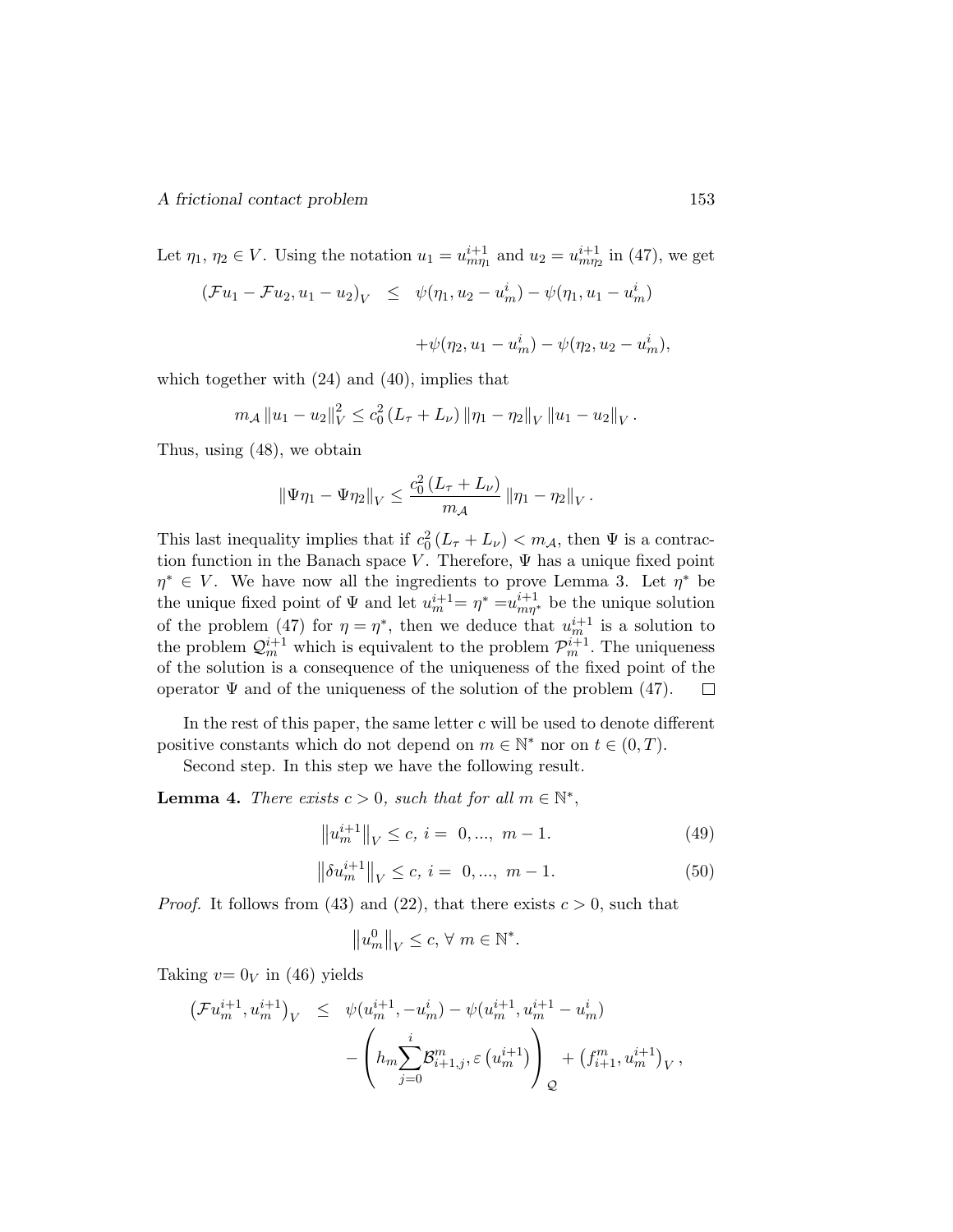and using (25), (33), (40), (44), we get

$$
m_{\mathcal{A}} \|u_m^{i+1}\|_V^2 \leq c_0^2 (L_{\tau} + L_{\nu}) \|u_m^{i+1}\|_V^2 + c_0 (L_{\tau} + L_{\nu}) \|g\|_{L^2(\Gamma_3)} \|u_m^{i+1}\|_V +
$$
  
+ 
$$
\left( ch_m \sum_{j=0}^i \|u_m^j\|_V \right) \|u_m^{i+1}\|_V + \|f_{i+1}^m\|_V \|u_m^{i+1}\|_V + \|F(0_V)\|_V \|u_m^{i+1}\|_V,
$$

which with  $(37)$  and  $(31)$  gives

$$
\big\|u_m^{i+1}\big\|_V\leq ch_m\!\sum_{j=0}^i\big\|u_m^j\big\|_V+c.
$$

Now, applying Lemma 2 in the last inequality, we obtain (49). Setting  $v=u_m^0$ in (46) for  $i=0$ , and  $w=u_m^1-u_m^0$  in (36), adding the two inequalities, we obtain

$$
\begin{cases}\n\left(\mathcal{F}u_m^1 - \mathcal{F}u_m^0, u_m^1 - u_m^0\right)_V \leq \psi(u_m^0, u_m^1 - u_m^0) - \psi(u_m^1, u_m^1 - u_m^0) \\
-\left(h_m \mathcal{B}_{1,0}^m, \varepsilon\left(u_m^1 - u_m^0\right)\right)_\mathcal{Q} + \left(f_1^m - f_0^m, u_m^1 - u_m^0\right)_V.\n\end{cases} \tag{51}
$$

We use now  $(51)$ ,  $(40)$ ,  $(33)$ ,  $(44)$  and  $(27)$ , to see that

$$
\begin{cases} m_{\mathcal{A}} \|u_m^1 - u_m^0\|_V^2 \leq c_0^2 (L_{\tau} + L_{\nu}) \|u_m^1 - u_m^0\|_V^2 \\ + ch_m \|u_m^0\|_V \|u_m^1 - u_m^0\|_V + \|f_1^m - f_0^m\|_V \|u_m^1 - u_m^0\|_V, \end{cases}
$$

and thanks to  $(31)$  and  $(37)$ , we get

$$
\left\| \frac{u_m^1 - u_m^0}{h_m} \right\|_V \leq c + c \left\| \frac{f_1^m - f_0^m}{h_m} \right\|_V
$$
  

$$
\leq c + c \left\| f \right\|_{L^{\infty}(0,T;V)}.
$$

Thus, we obtain

$$
\left\|\delta u_m^1\right\|_V \le c.\tag{52}
$$

Now, for  $i \in \{1, ..., m-1\}$ , taking  $w = 0<sub>V</sub>$  in problem  $\mathcal{P}_m^{i+1}$ , and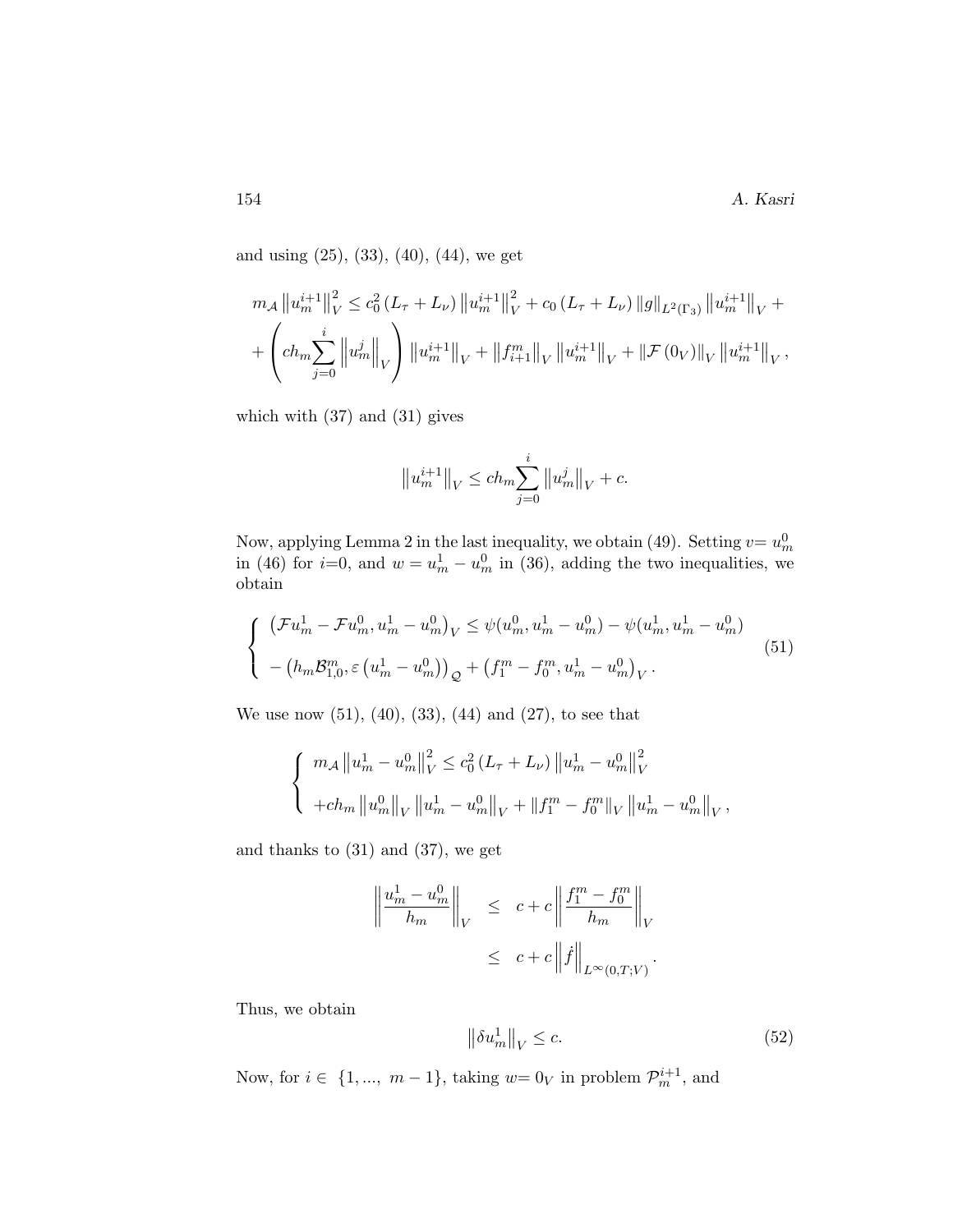$w = \frac{u_m^{i+1} - u_m^{i-1}}{l}$  $\frac{-a_m}{h_m}$  in problem  $\mathcal{P}_m^i$ , adding the two inequalities, we obtain

$$
\begin{cases}\n\left(\mathcal{F}u_{m}^{i+1} - \mathcal{F}u_{m}^{i}, \delta u_{m}^{i+1}\right)_{V} \leq h_{m}\left(\sum_{j=0}^{i-1}\left(\mathcal{B}_{i,j}^{m} - \mathcal{B}_{i+1,j}^{m}\right), \varepsilon\left(\delta u_{m}^{i+1}\right)\right)_{Q} \\
-h_{m}\left(\mathcal{B}_{i+1,i}^{m}, \varepsilon\left(\delta u_{m}^{i+1}\right)\right)_{Q} + \\
+\left(\psi(u_{m}^{i}, \frac{u_{m}^{i+1} - u_{m}^{i-1}}{h_{m}}) - \psi(u_{m}^{i}, \frac{u_{m}^{i} - u_{m}^{i-1}}{h_{m}})\right) - \psi(u_{m}^{i+1}, \frac{u_{m}^{i+1} - u_{m}^{i}}{h_{m}}) \\
+ \left(f_{i+1}^{m} - f_{i}^{m}, \delta u_{m}^{i+1}\right)_{V}.\n\end{cases} \tag{53}
$$

It follows from (53), (40), (32), (33), (44), (26) and (27) that

$$
\begin{cases}\n m_{\mathcal{A}} \| u_m^{i+1} - u_m^i \|_V^2 \leq c h_m^2 \left( \sum_{j=0}^{i-1} \left\| u_m^j \right\|_V \right) \| u_m^{i+1} - u_m^i \|_V + \\
 + c h_m \| u_m^i \|_V \| u_m^{i+1} - u_m^i \|_V + c_0^2 (L_\tau + L_\nu) \| u_m^{i+1} - u_m^i \|_V^2 \\
 + \| f_{i+1}^m - f_i^m \|_V \| u_m^{i+1} - u_m^i \|_V,\n\end{cases}
$$

which, with  $(31)$  and  $(37)$ , gives

$$
\left\|\delta u_m^{i+1}\right\|_V \le ch_m \left(\sum_{j=0}^{i-1} \left\|u_m^j\right\|_V\right) + c\left\|u_m^i\right\|_V + c\left\|f\right\|_{L^\infty(0,T;V)}.\tag{54}
$$

Now,  $(50)$  is a consequence of  $(49)$ ,  $(52)$  and  $(54)$ .

Third step. In this step we construct an approximate solution to the problem (34)-(35) and we provide some estimate results. To this end, for each  $m \in \mathbb{N}^*$ , let  $u_m^j$  be the unique solution of the Problem  $\mathcal{P}_m^j$ ,  $j = 1, ..., m$ . We introduce the following functions  $u_m : [0, T] \to V$ ,  $\tilde{u}_m : [0, T] \to V$ ,  $\mathcal{B}_m$ :  $[0, T] \rightarrow \mathcal{Q}$  and  $f_m : [0, T] \rightarrow V$  defined, respectively, by

$$
u_m(0) = u_0, u_m(t) = u_m^i + (t - t_i^m) \delta u_m^{i+1}, \forall t \in (t_i^m, t_{i+1}^m], i = 0, ..., m - 1,
$$
\n(55)\n  
\n
$$
\tilde{u}_m(0) = u_0, \tilde{u}_m(t) = u_i^{i+1} \forall t \in (t_i^m, t_{i+1}^m], i = 0, ..., m - 1
$$
\n(56)

$$
\tilde{u}_m(0) = u_0, \, \tilde{u}_m(t) = u_m^{i+1}, \, \forall t \in \left(t_i^m, t_{i+1}^m\right], \, i = 0, \dots, m-1,\tag{56}
$$

 $\Box$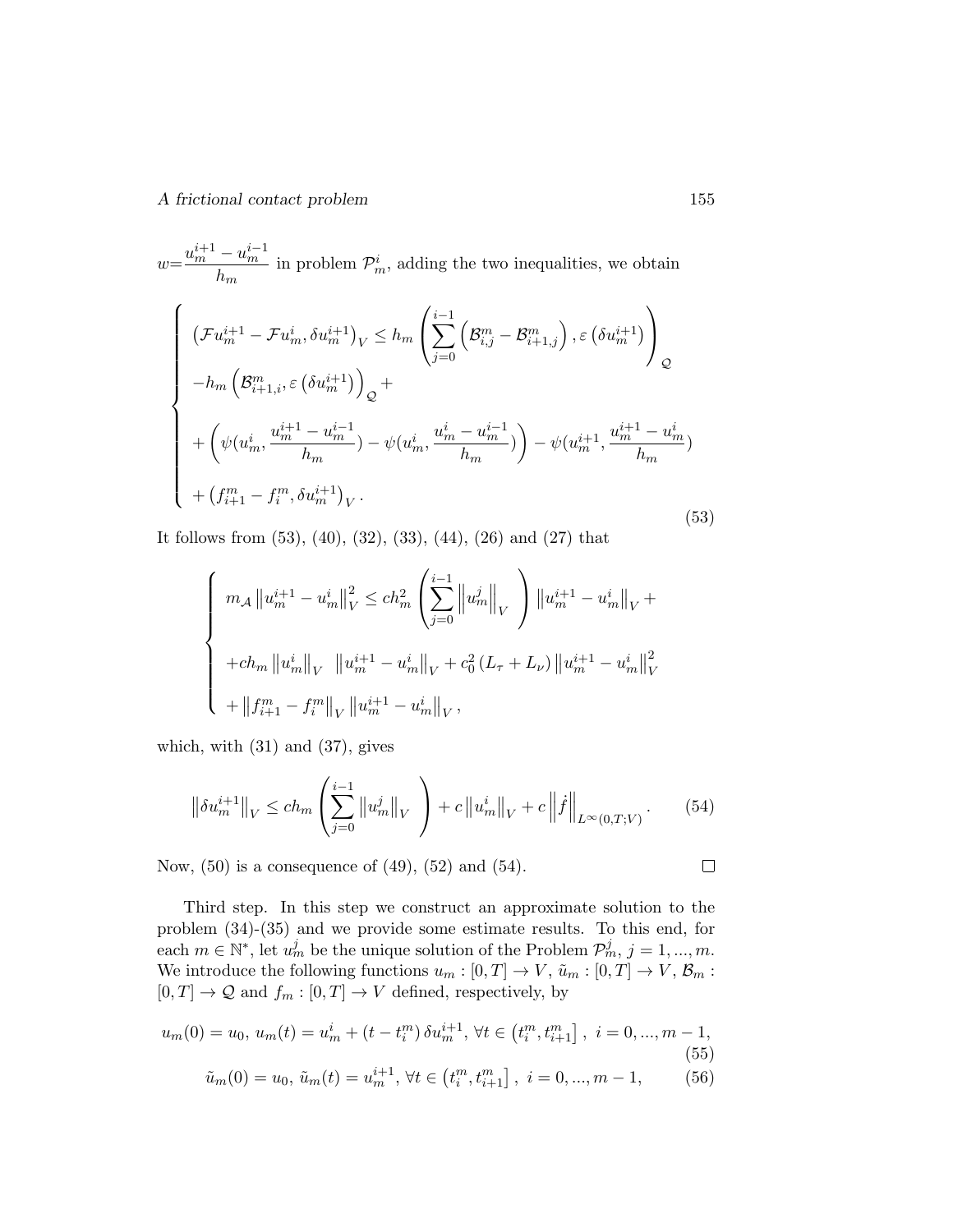156 A. Kasri

$$
\mathcal{B}_{m}(0) = 0_{\mathcal{Q}}, \ \mathcal{B}_{m}(t) = h_{m} \sum_{j=0}^{i} \mathcal{B}_{i+1,j}^{m}, \ \forall t \in (t_{i}^{m}, t_{i+1}^{m}], \ i = 0, ..., m-1, \ (57)
$$

$$
f_m(0) = f(0), \ f_m(t) = f_{i+1}^m, \ \forall t \in (t_i^m, t_{i+1}^m], \ i = 0, ..., m-1,
$$
 (58)

where  $u_m^0$ ,  $\left\{\mathcal{B}_{i+1,j}^m\right\}$  and  $\left\{f_{i+1}^m\right\}$  are given by (43)-(45). Using (55), we deduce that the function  $u_m$  has a derivative function given by

$$
\dot{u}_m(t) = \delta u_m^{i+1}, \,\forall t \in (t_i^m, t_{i+1}^m), \,\, i = 0, \dots, m-1. \tag{59}
$$

We have the following estimate results.

**Lemma 5.** There exists  $c > 0$ , such that for all  $m \in \mathbb{N}^*$ ,

 $\left\| \tilde{u}_m(t) \right\|_V \leq c, \forall t \in [0, T],$  (60)

$$
||u_m(t)||_V \le c, \forall t \in [0, T], \tag{61}
$$

$$
\left\|\dot{u}_m(t)\right\|_V \le c, \ a.e.t \in [0,T], \tag{62}
$$

$$
\|\tilde{u}_m(t) - u_m(t)\|_V \le ch_m, \ \forall t \in [0, T], \tag{63}
$$

$$
||f_m(t) - f(t)||_V \le ch_m, \forall t \in [0, T], \tag{64}
$$

$$
||u_m(t) - u_m(s)||_V \leq c|t - s|, \forall t, s \in [0, T], \tag{65}
$$

$$
\|u_m(t) - u_m(s)\|_{L^2(\Gamma_3; \mathbb{R}^d)} \leq c|t - s|, \ \forall t, s \in [0, T]. \tag{66}
$$

Proof. Use arguments similar to those in [10, proof of Lemma 5].  $\Box$ 

**Lemma 6.** There exists  $c > 0$ , such that for all  $m, n \in \mathbb{N}^*$  with  $m > n$ ,

$$
\|\mathcal{B}_m(t) - \mathcal{B}_n(t)\|_{\mathcal{Q}} \le c \int_0^t \|u_m(s) - u_n(s)\|_{V} ds + ch_n, \forall t \in [0, T]. \tag{67}
$$

*Proof.* Let  $m, n \in \mathbb{N}^*$  with  $m > n$ . It is obvious that (67) holds for  $t = 0$ . Now, let  $t \in (0, T]$ , then, there are three cases,  $(i)$   $t \in (t_0^m, t_1^m] \cap (t_0^n, t_1^n]$ ,  $(ii)$  $t \in (t_q^m, t_{q+1}^m] \cap (t_0^n, t_1^n]$  with  $q \in \{1, ..., m-1\}$ ,  $(iii)$   $t \in (t_q^m, t_{q+1}^m] \cap (t_p^n, t_{p+1}^n]$ with  $q \in \{1, ..., m-1\}$  and  $p \in \{1, ..., n-1\}$ . Using (43), (44), (56), (57) and (33), we get

$$
\|\mathcal{B}_m(t) - \mathcal{B}_n(t)\|_{\mathcal{Q}} = \left\| h_m \mathcal{B}(t_1^m) \varepsilon (u_m^0) - h_n \mathcal{B}(t_1^n) \varepsilon (u_n^0) \right\|_{\mathcal{Q}} \leq ch_m + ch_n, \forall t \in (t_0^m, t_1^m] \cap (t_0^n, t_1^n].
$$
 (68)

On the other hand, let  $t \in (t_q^m, t_{q+1}^m]$  with  $q \in \{1, ..., m-1\}$ , it follows from (44), (57) and (56), that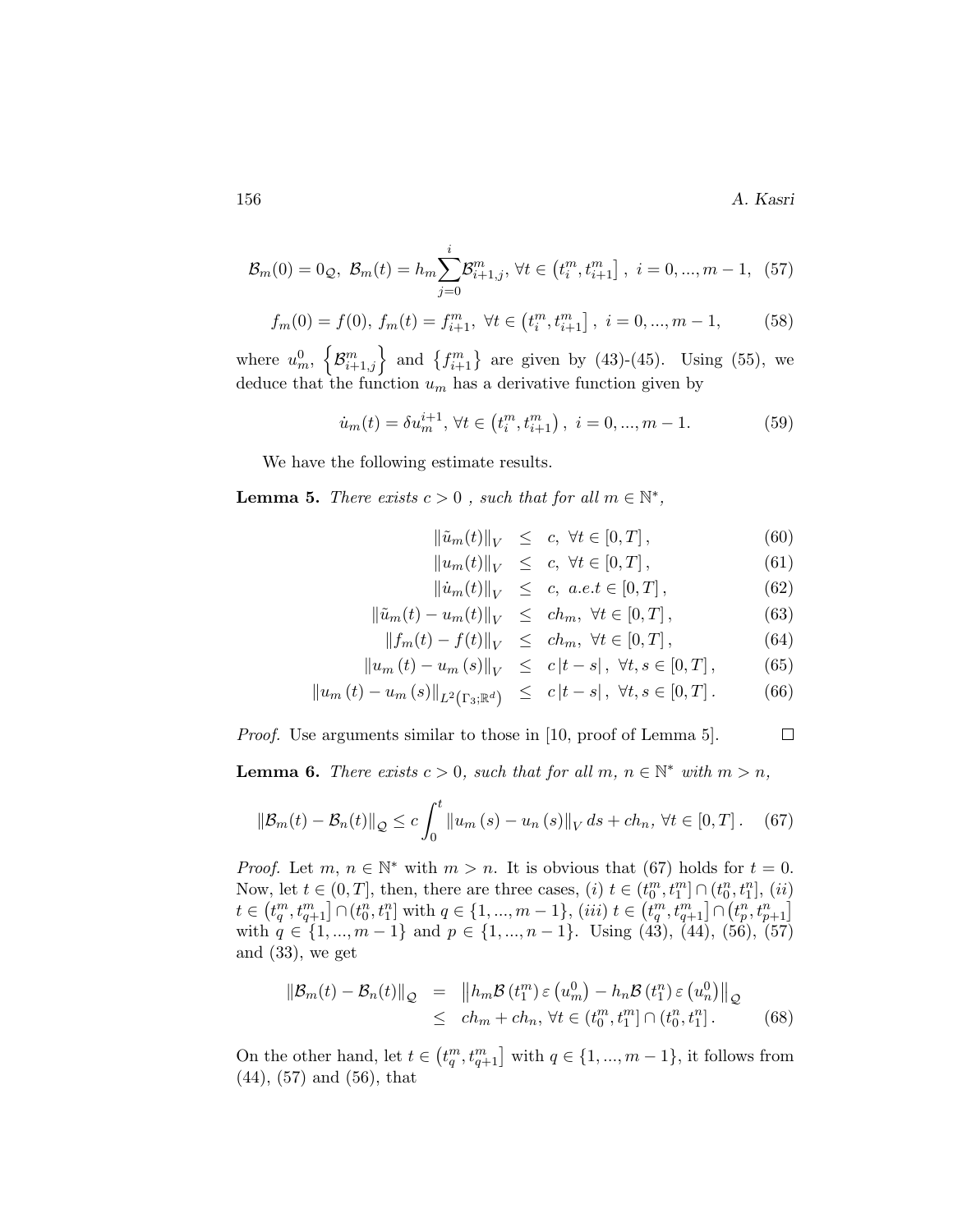$$
\mathcal{B}_{m}(t) = \sum_{j=1}^{q} \int_{t_{j-1}^{m}}^{t_{j}^{m}} \mathcal{B}\left(t_{q+1}^{m} - t_{j}^{m}\right) \varepsilon\left(\tilde{u}_{m}\left(s\right)\right) ds + h_{m} \mathcal{B}\left(t_{q+1}^{m}\right) \varepsilon\left(u_{m}^{0}\right),
$$

which gives

$$
\mathcal{B}_{m}(t) = \sum_{j=1}^{q} \int_{t_{j-1}^{m}}^{t_{j}^{m}} \left( \mathcal{B}\left(t_{q+1}^{m} - t_{j}^{m}\right) - \mathcal{B}\left(t_{q+1}^{m} - s\right) \right) \varepsilon \left(\tilde{u}_{m}\left(s\right)\right) ds
$$
  
+ 
$$
\sum_{j=1}^{q} \int_{t_{j-1}^{m}}^{t_{j}^{m}} \left( \mathcal{B}\left(t_{q+1}^{m} - s\right) - \mathcal{B}\left(t - s\right) \right) \varepsilon \left(\tilde{u}_{m}\left(s\right)\right) ds + \int_{0}^{t} \mathcal{B}\left(t - s\right) \varepsilon \left(\tilde{u}_{m}\left(s\right)\right) ds
$$
  
+ 
$$
\int_{t}^{t_{q}^{m}} \mathcal{B}\left(t - s\right) \varepsilon \left(\tilde{u}_{m}\left(s\right)\right) ds + h_{m} \mathcal{B}\left(t_{q+1}^{m}\right) \varepsilon \left(u_{m}^{0}\right).
$$
 (69)

Thus, for  $t \in (t_q^m, t_{q+1}^m] \cap (t_0^n, t_1^n]$  with  $q \in \{1, ..., m-1\}$ , we have

$$
\|\mathcal{B}_{m}(t) - \mathcal{B}_{n}(t)\|_{\mathcal{Q}} \leq c \sum_{j=1}^{q} \int_{t_{j-1}^{m}}^{t_{j}^{m}} |s - t_{j}^{m}| \|\tilde{u}_{m}(s)\|_{V} ds + c \sum_{j=1}^{q} \int_{t_{j-1}^{m}}^{t_{j}^{m}} |t_{q+1}^{m} - t| \|\tilde{u}_{m}(s)\|_{V} ds + \int_{0}^{t_{q}^{m}} \|\mathcal{B}(t-s)\,\varepsilon\,(\tilde{u}_{m}(s))\|_{\mathcal{Q}} ds + \|h_{m}\mathcal{B}(t_{q+1}^{m})\,\varepsilon\,(\mathbf{u}_{m}^{0})\|_{\mathcal{Q}} + \|h_{n}\mathcal{B}(t_{1}^{n})\,\varepsilon\,(\mathbf{u}_{n}^{0})\|_{\mathcal{Q}} \leq c \sum_{j=1}^{q} h_{m}^{2} + c \sum_{j=1}^{q} h_{m}^{2} + c \int_{0}^{t_{q}^{m}} \|\tilde{u}_{m}(s)\|_{V} ds + ch_{m} + ch_{n} \leq c \int_{0}^{t_{1}^{n}} \|\tilde{u}_{m}(s)\|_{V} ds + ch_{m} + ch_{n} \leq ch_{n}.
$$
 (70)

Now, using (69) and (32)-(33), we get

$$
\|\mathcal{B}_{m}(t) - \mathcal{B}_{n}(t)\|_{\mathcal{Q}} \leq c \sum_{j=1}^{q} \int_{t_{j-1}^{m}}^{t_{j}^{m}} \left|s - t_{j}^{m}\right| \left\|\tilde{u}_{m}(s)\right\|_{V} ds + c \sum_{j=1}^{p} \int_{t_{j-1}^{n}}^{t_{j}^{n}} \left|s - t_{j}^{n}\right| \left\|\tilde{u}_{n}(s)\right\|_{V} ds
$$
  
+ 
$$
c \sum_{j=1}^{q} \int_{t_{j-1}^{m}}^{t_{j}^{m}} \left|t_{q+1}^{m} - t\right| \left\|\tilde{u}_{m}(s)\right\|_{V} ds + c \sum_{j=1}^{p} \int_{t_{j-1}^{n}}^{t_{j}^{n}} \left|t_{p+1}^{n} - t\right| \left\|\tilde{u}_{n}(s)\right\|_{V} ds
$$
  
+ 
$$
c \int_{0}^{t} \left\|\tilde{u}_{m}(s) - \tilde{u}_{n}(s)\right\|_{V} ds + ch_{m} + ch_{n},
$$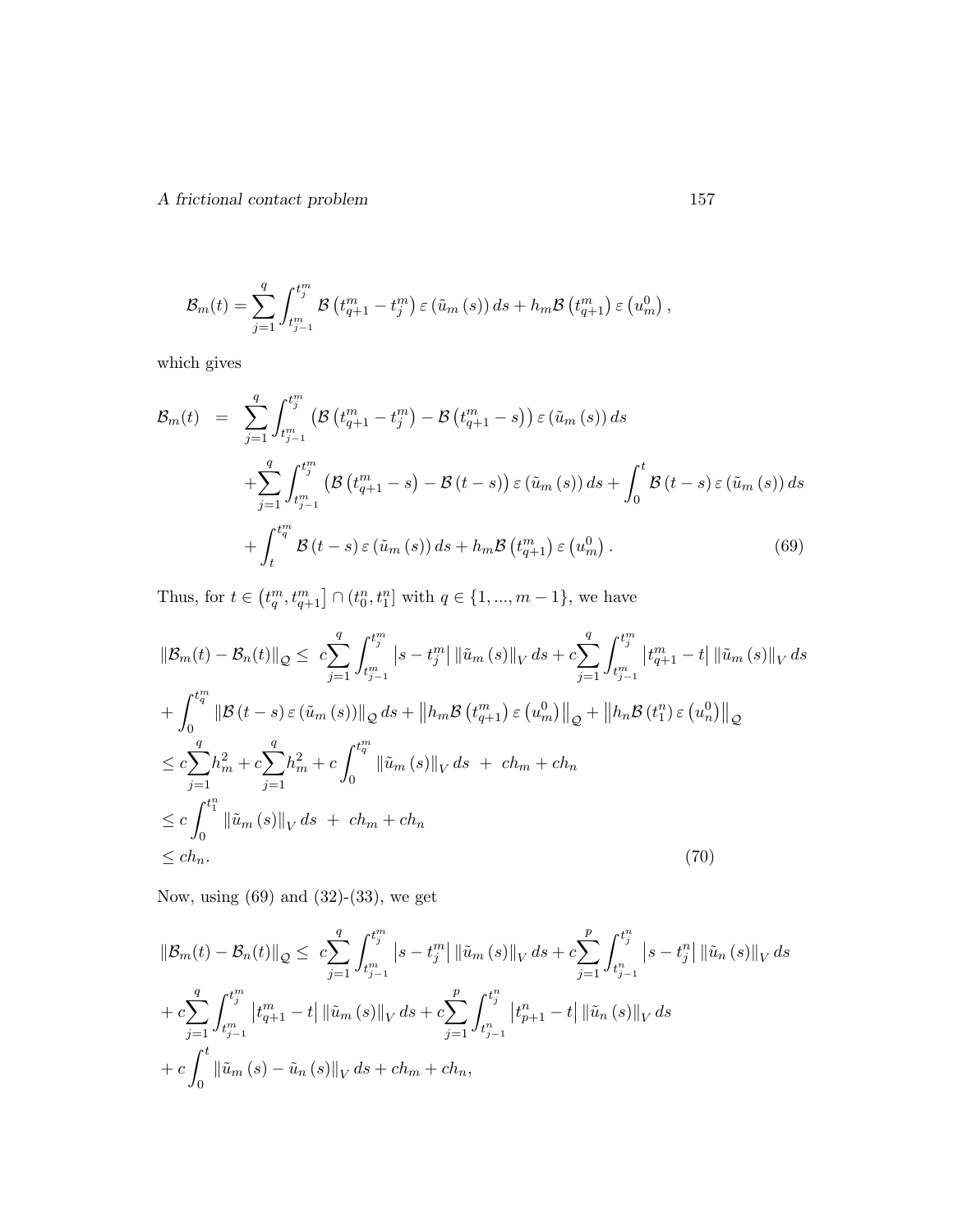$\Box$ 

from this and using (60) and (63), we get, for  $t \in (t_q^m, t_{q+1}^m] \cap (t_p^n, t_{p+1}^n]$  with  $q \in \{1, ..., m-1\}$  and  $p \in \{1, ..., n-1\}$ ,

$$
\|\mathcal{B}_{m}(t) - \mathcal{B}_{n}(t)\|_{\mathcal{Q}} \leq c \sum_{j=1}^{q} h_{m}^{2} + c \sum_{j=1}^{p} h_{n}^{2} + c \sum_{j=1}^{q} h_{m}^{2} + +c \sum_{j=1}^{p} h_{n}^{2} + c \int_{0}^{t} \|\tilde{u}_{m}(s) - \tilde{u}_{n}(s)\|_{V} ds + ch_{m} + ch_{n}
$$
  

$$
\leq c \int_{0}^{t} \|u_{m}(s) - u_{n}(s)\|_{V} ds + ch_{m} + ch_{n},
$$

which, with (70) and (68), gives (67).

Fourth step. In this step we prove some convergence results.

**Lemma 7.** There exists a function  $u \in W^{1,2}(0,T;V)$  and two subsequences of  $\{u_m\}$  and  $\{\tilde{u}_m\}$  again denoted by  $\{u_m\}$  and  $\{\tilde{u}_m\}$ , respectively, such that

$$
u_m \rightarrow u \ weakly \ in \ L^2(0,T;V). \tag{71}
$$

$$
\dot{u}_m \rightarrow \dot{u} \text{ weakly in } L^2(0, T; V). \tag{72}
$$

$$
\varepsilon(i_m) \rightarrow \varepsilon(i) \text{ weakly in } L^2(0, T; \mathcal{Q}). \tag{73}
$$

$$
u_m \rightarrow u \text{ strongly in } C\left([0,T];L^2\left(\Gamma_3;\mathbb{R}^d\right)\right). \tag{74}
$$

$$
u_m \rightarrow u \, \text{ strongly in } C([0,T];V). \tag{75}
$$

$$
\tilde{u}_m \rightarrow u \, strongly \, in \, L^2(0, T; V). \tag{76}
$$

Proof. To proof (71)-(74), we use Lemma 5 and compactness arguments similar to those in [10, Lemma 7]. It follows from  $(46)$ ,  $(26)$ ,  $(56)$ ,  $(57)$ ,  $(44)$ and (58) that  $\{\mathcal{B}_m\}$ ,  $\{\tilde{u}_m\}$  and  $\{f_m\}$  satisfy the following inequality

$$
\begin{cases}\n\left(\mathcal{F}\tilde{u}_m(t), v - \tilde{u}_m(t)\right)_V + \left(\mathcal{B}_m(t), \varepsilon\left(v - \tilde{u}_m(t)\right)\right)_Q \\
+\psi(\tilde{u}_m(t), v - \tilde{u}_m(t)) \ge (f_m(t), v - \tilde{u}_m(t))_V,\n\end{cases} \tag{77}
$$

for all  $v \in V$  and for all  $t \in [0, T]$ . Now, let  $m, n \in \mathbb{N}^*$ , such that  $m > n > T$ , by taking  $(\mathcal{B}_m, \tilde{u}_m, f_m, v) = (\mathcal{B}_m, \tilde{u}_m, f_m, \tilde{u}_n)$ ,  $(\mathcal{B}_m, \tilde{u}_m, f_m, v)$  $v) = (\mathcal{B}_n, \tilde{u}_n, f_n, \tilde{u}_m)$  in (77) and adding the two inequalities, we get

$$
\begin{cases}\n(\mathcal{F}\tilde{u}_m(t) - \mathcal{F}\tilde{u}_n(t), \tilde{u}_m(t) - \tilde{u}_n(t))_V \leq (\mathcal{B}_n(t) - \mathcal{B}_m(t), \varepsilon (\tilde{u}_m(t) - \tilde{u}_n(t)))_Q \\
+\psi(\tilde{u}_m(t), \tilde{u}_n(t) - \tilde{u}_m(t)) + \psi(\tilde{u}_n(t), \tilde{u}_m(t) - \tilde{u}_n(t)) \\
+(f_m(t) - f_n(t), \tilde{u}_m(t) - \tilde{u}_n(t))_V, \ \forall t \in [0, T],\n\end{cases}
$$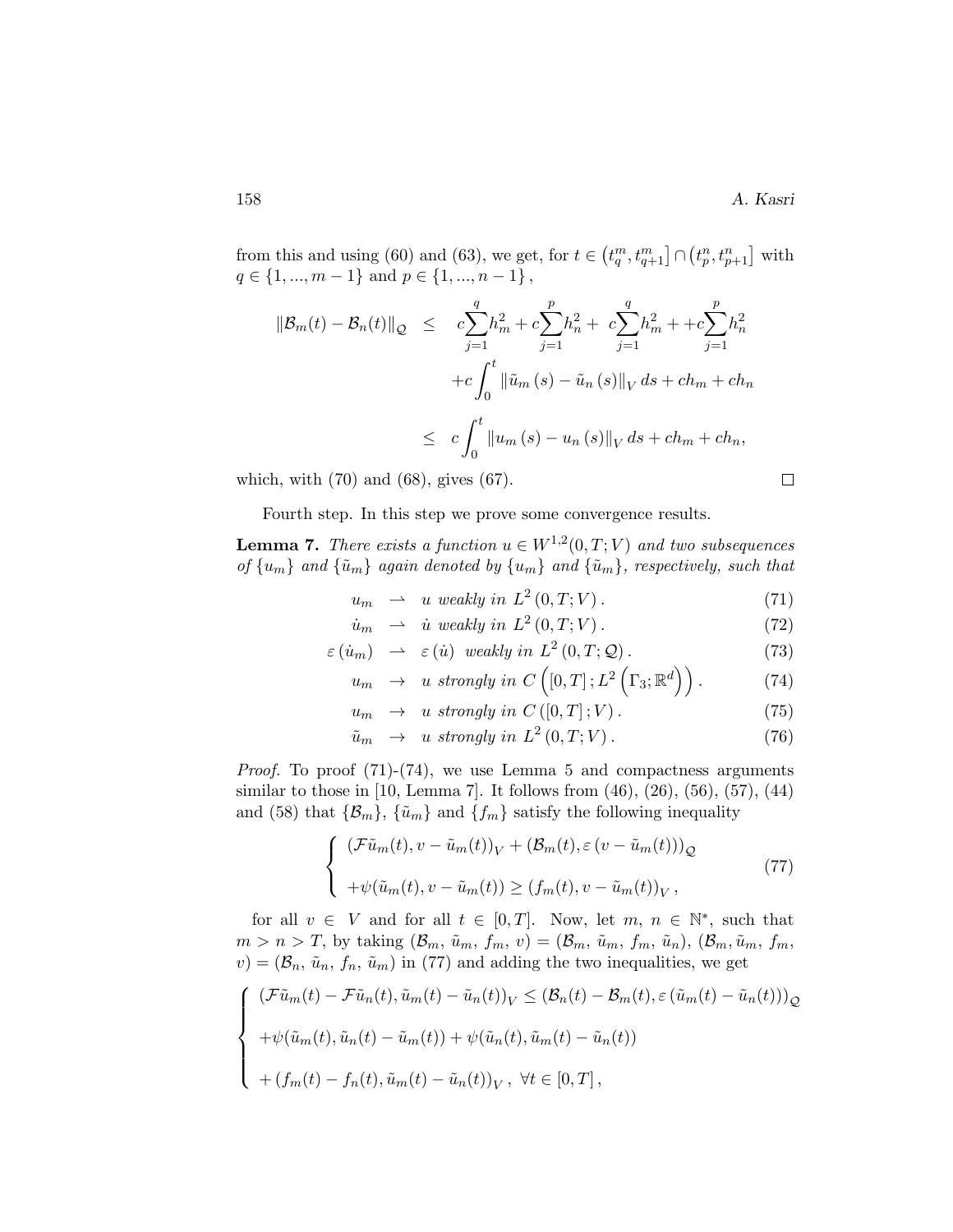which combined with  $(29)$ ,  $(40)$ ,  $(60)$  and using the inequality

$$
ab \le \frac{a^2}{m_{\mathcal{A}}} + \frac{m_{\mathcal{A}}}{4}b^2, \ \forall a, \ b \in \mathbb{R},
$$

leads us to

$$
\|\tilde{u}_m(t) - \tilde{u}_n(t)\|_V^2 \leq c \|B_n(t) - B_m(t)\|_{\mathcal{Q}}^2 + c \|\tilde{u}_m(t) - \tilde{u}_n(t)\|_{L^2(\Gamma_3; \mathbb{R}^d)}
$$

$$
+ c \|f_m(t) - f(t)\|_V^2 + c \|f(t) - f_n(t)\|_V^2. \tag{78}
$$

Using (63) and (16), we deduce that

$$
\|\tilde{u}_m(t) - \tilde{u}_n(t)\|_{L^2(\Gamma_3; \mathbb{R}^d)} \leq \|\tilde{u}_m(t) - u_m(t)\|_{L^2(\Gamma_3; \mathbb{R}^d)} + \|u_m(t) - u_n(t)\|_{L^2(\Gamma_3; \mathbb{R}^d)} + \|u_n(t) - \tilde{u}_n(t)\|_{L^2(\Gamma_3; \mathbb{R}^d)} \leq \|u_m(t) - u_n(t)\|_{L^2(\Gamma_3; \mathbb{R}^d)} + ch_m + ch_n.
$$
\n(79)

Now, it follows from (64), (67), (78) and (79), that

$$
\|\tilde{u}_m(t) - \tilde{u}_n(t)\|_V^2 \leq c \|u_m(t) - u_n(t)\|_{L^2(\Gamma_3; \mathbb{R}^d)} + c \int_0^t \|u_n(s) - u_m(s)\|_V^2 ds
$$
  
+  $ch_m + ch_n$ ,

and using the inequality

 $||u_m(t) - u_n(t)||_V^2 \leq c ||u_m(t) - \tilde{u}_m(t)||_V^2 + c ||\tilde{u}_m(t) - \tilde{u}_n(t)||_V^2 + c ||\tilde{u}_n(t) - u_n(t)||_V^2$  $_V^2$  , we get

$$
||u_m(t) - u_n(t)||_V^2 \leq c ||u_m(t) - u_n(t)||_{L^2(\Gamma_3; \mathbb{R}^d)} + c \int_0^t ||u_n(s) - u_m(s)||_V^2 ds
$$
  
+  $ch_m + ch_n, \forall t \in [0, T].$ 

Using Lemma 1 in the last inequality leads to

$$
||u_m(t) - u_n(t)||_V^2 \le c ||u_m(t) - u_n(t)||_{L^2(\Gamma_3; \mathbb{R}^d)} + c \int_0^t ||u_m(s) - u_n(s)||_{L^2(\Gamma_3; \mathbb{R}^d)} ds
$$
  
+  $ch_m + ch_n$ ,

from this, we obtain

$$
||u_m - u_n||^2_{C([0,T];V)} \le c ||u_m - u_n||_{C([0,T];L^2(\Gamma_3; \mathbb{R}^d))} + ch_n.
$$

This last inequality and (74) imply that  $\{u_m\}$  is a Cauchy sequence in  $C([0, T]; V)$ and, threfore, by using the convergence (71), we obtain (75). Now, the convergence (76) is a consequence of (63) and (75). $\Box$ 

V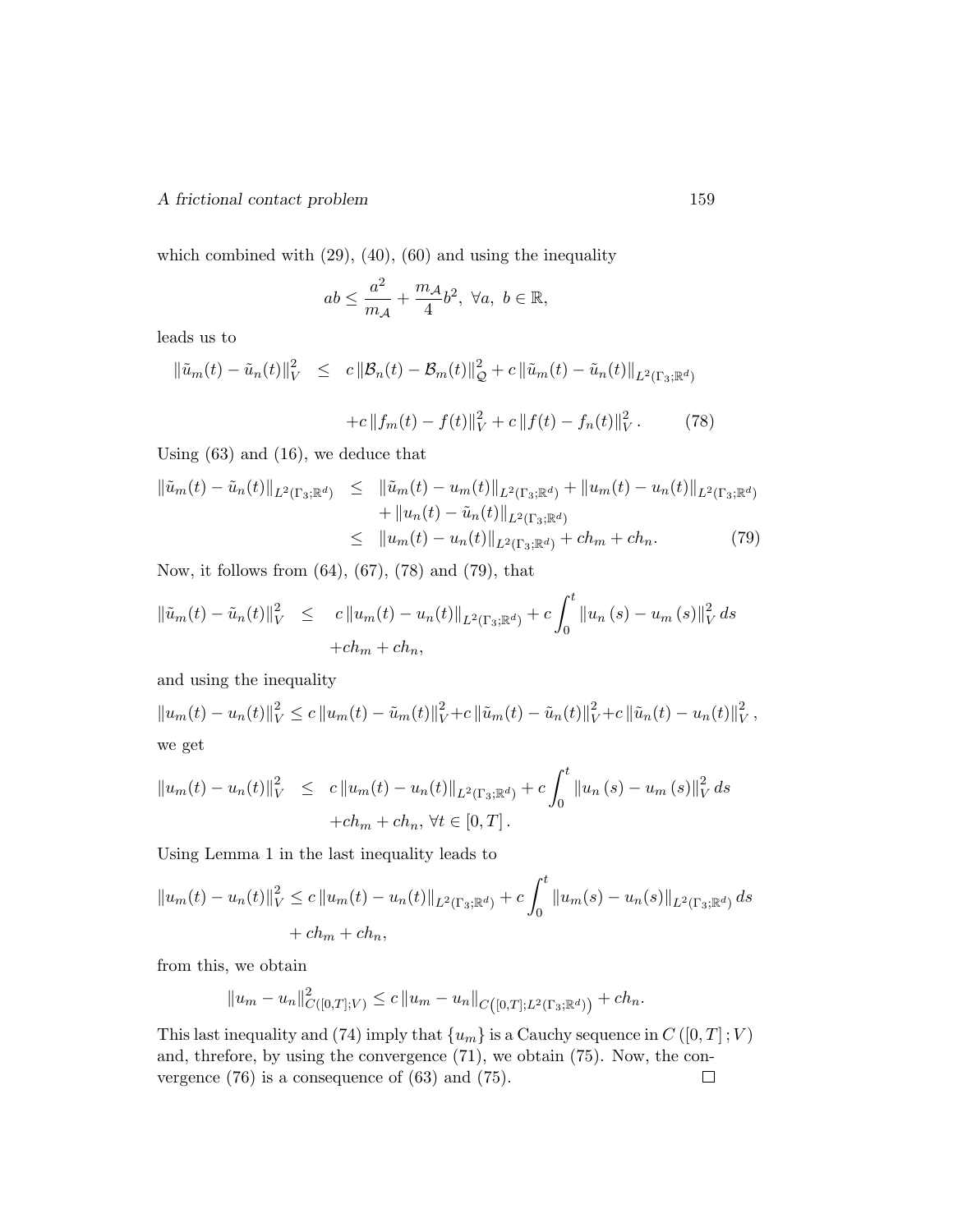In the rest of this paper  $\{u_m\}$  ,  $\{\mathcal{B}_m\}$  ,  $\{\tilde{u}_m\}$  and  $\{f_m\}$  represent appropriate subsequences of  $\{u_m\}$ ,  $\{\mathcal{B}_m\}$ ,  $\{\tilde{u}_m\}$  and  $\{f_m\}$  such that the convergences (71)-(76) hold.

Lemma 8. The following convergences hold.

$$
\mathcal{F}\tilde{u}_m \to \mathcal{F}u \ \text{ strongly in } L^2(0,T;V). \tag{80}
$$

$$
f_m \to f \ \text{strongly in } L^2([0, T]; V). \tag{81}
$$

$$
\mathcal{B}_m \to \widetilde{\mathcal{B}} \ \ strongly \ in \ L^2(0, T; \mathcal{Q}), \tag{82}
$$

where the function  $\mathcal{B} : [0, T] \to \mathcal{Q}$  is defined by

$$
\widetilde{\mathcal{B}}(t) = \int_0^t \mathcal{B}(t-s) \,\varepsilon(u(s)) \, ds, \,\forall \, t \in [0, T]. \tag{83}
$$

*Proof.* Obviously,  $(41)$  and  $(76)$  imply  $(80)$ . Using  $(58)$  and  $(64)$  we get  $(81)$ . Now, it follows from (43), (44), (56), (57), (83) and (33), that

$$
\left\| \mathcal{B}_{m}(t) - \widetilde{\mathcal{B}}(t) \right\|_{\mathcal{Q}} \leq \left\| h_{m} \mathcal{B}(t_{1}^{m}) u_{m}^{0} \right\|_{\mathcal{Q}} + c \int_{0}^{t} \left\| u(s) \right\|_{V} \leq ch_{m}, \forall t \in (t_{0}^{m}, t_{1}^{m}].
$$
\n(84)

On the other hand, for each  $t \in (t_i^m, t_{i+1}^m], i = 1, ..., m - 1$ , using (44), (56),  $(57)$  and  $(83)$ , we obtain

$$
\left\| \mathcal{B}_{m}(t) - \widetilde{\mathcal{B}}(t) \right\|_{\mathcal{Q}} \leq \sum_{j=1}^{i} \int_{t_{j-1}^{m}}^{t_{j}^{m}} \left\| \mathcal{B}\left(t_{i+1}^{m} - t_{j}^{m}\right) \varepsilon\left(\tilde{u}_{m}(s)\right) \right\|_{\mathcal{Q}} - \mathcal{B}\left(t - s\right) \varepsilon\left(u\left(s\right)\right) \left\|_{\mathcal{Q}} ds + h_{m} \left\| \mathcal{B}\left(t_{i+1}^{m}\right) \varepsilon\left(u_{m}^{0}\right) \right\|_{\mathcal{Q}} + \int_{t_{i}^{m}}^{t} \left\| \mathcal{B}\left(t - s\right) \varepsilon\left(u\left(s\right)\right) \right\|_{\mathcal{Q}} ds.
$$

Thus, we obtain

$$
\left\| \mathcal{B}_{m}(t) - \widetilde{\mathcal{B}}(t) \right\|_{\mathcal{Q}} \leq \sum_{j=1}^{i} \int_{t_{j-1}^{m}}^{t_{j}^{m}} \left\| \left[ \mathcal{B}\left(t_{i+1}^{m} - t_{j}^{m}\right) - \mathcal{B}\left(t-s\right) \right] \varepsilon\left(\widetilde{u}_{m}(s)\right) \right\|_{\mathcal{Q}} ds
$$
  
+ 
$$
\sum_{j=1}^{i} \int_{t_{j-1}^{m}}^{t_{j}^{m}} \left\| \mathcal{B}\left(t-s\right) \varepsilon\left(\widetilde{u}_{m}(s) - u\left(s\right) \right) \right\|_{\mathcal{Q}} ds
$$
  
+ 
$$
h_{m} \left\| \mathcal{B}\left(t_{i+1}^{m}\right) \varepsilon\left(u_{m}^{0}\right) \right\|_{\mathcal{Q}} + \int_{t_{i}^{m}}^{t} \left\| \mathcal{B}\left(t-s\right) \varepsilon\left(u\left(s\right) \right) \right\|_{\mathcal{Q}} ds,
$$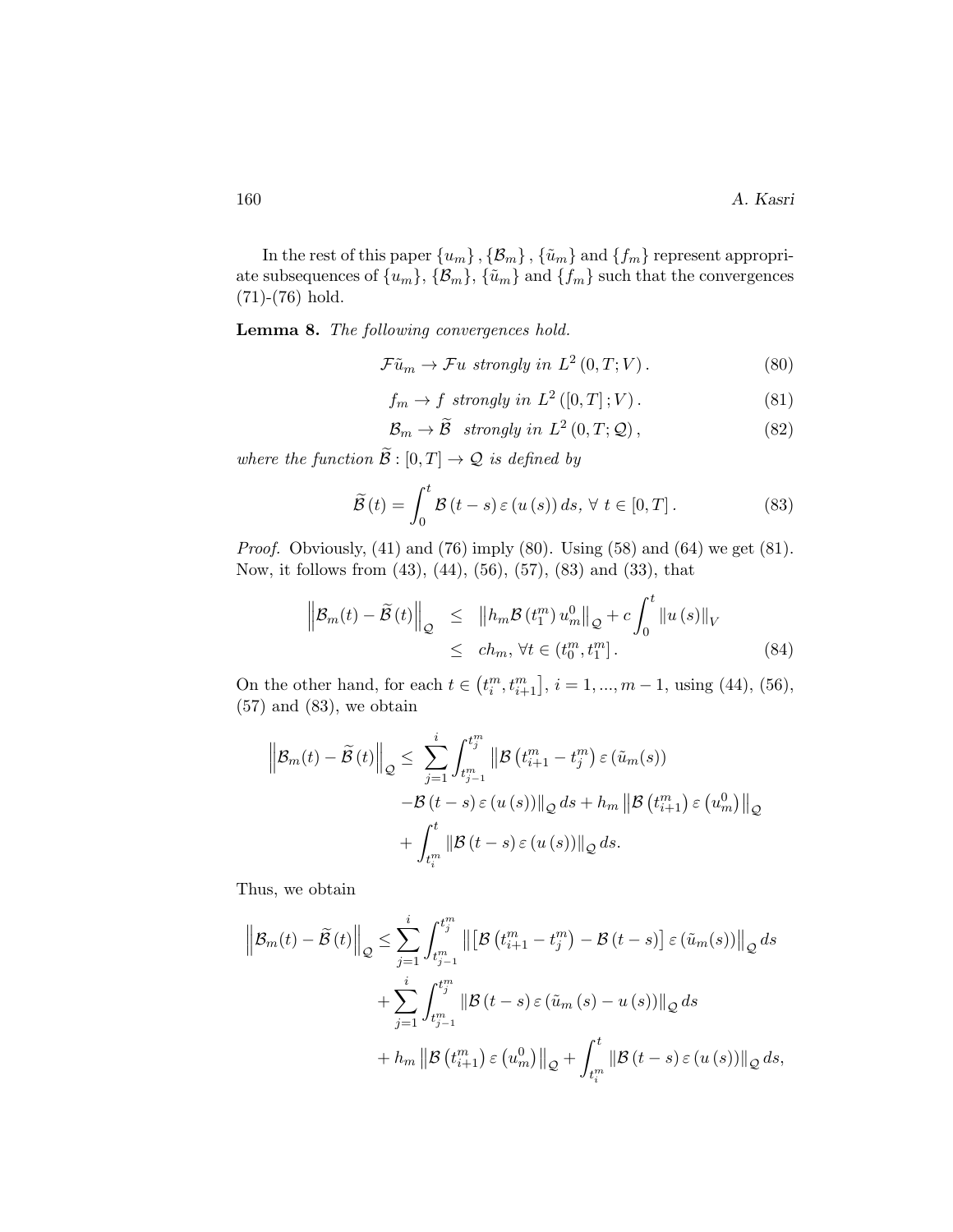and keeping in mind  $(32)-(33)$  and  $(60)$ , we can show that

$$
\left\| \mathcal{B}_{m}(t) - \tilde{\mathcal{B}}(t) \right\|_{\mathcal{Q}} \leq c \sum_{j=1}^{i} \int_{t_{j-1}^{m}}^{t_{j}^{m}} \left( \left| t_{i+1}^{m} - t \right| + \left| s - t_{j}^{m} \right| \right) ds
$$
  
+ 
$$
c \sum_{j=1}^{i} \int_{t_{j-1}^{m}}^{t_{j}^{m}} \left\| \tilde{u}_{m}(s) - u(s) \right\|_{V} ds + ch_{m} \left\| u_{m}^{0} \right\|_{V} + ch_{m} \left\| u \right\|_{C([0,T];V)}
$$
  

$$
\leq c \int_{0}^{t} \left\| \tilde{u}_{m}(s) - u(s) \right\|_{V} ds + ch_{m}.
$$

This last inequality with (84), gives

$$
\left\| \mathcal{B}_{m} - \tilde{\mathcal{B}} \right\|_{L^{2}(0,T;\mathcal{Q})} \le c \left\| \tilde{u}_{m} - u \right\|_{L^{2}(0,T;V)} + ch_{m}.
$$
 (85)

Passing to the limit as  $m \to +\infty$  in (85) by using (76), we get (82).  $\Box$ 

The following properties hold.

**Lemma 9.** For all  $v \in L^2(0,T;V)$ , we have

$$
\lim_{m \to +\infty} \int_0^T \psi(\tilde{u}_m(s), v(s)) ds = \int_0^T \psi(u(s), v(s)) ds.
$$
 (86)

$$
\lim_{m \to +\infty} \int_0^T \left[ \psi(\tilde{u}_m(s), \dot{u}_m(s)) - \psi(u(s), \dot{u}_m(s)) \right] ds = 0.
$$
 (87)

$$
\liminf_{m \to +\infty} \int_0^T \psi(\tilde{u}_m(s), \dot{u}_m(s)) ds \ge \int_0^T \psi(u(s), \dot{u}(s)) ds.
$$
 (88)

Proof. Using (27), we deduce the following

$$
\left| \int_0^T \left[ \psi(\tilde{u}_m(s), v(s)) - \psi(u(s), v(s)) \right] ds \right| \leq c \left\| \tilde{u}_m - u \right\|_{L^2(0,T;V)} \left\| v \right\|_{L^2(0,T;V)},
$$
\n(89)

for all  $v \in L^2(0,T;V)$ . From (76), (89) and (62), it follows that the convergences (86)-(87) hold. To continue, let  $\Phi: L^2(0,T;V) \to \mathbb{R}$  be the functional defined by

$$
\Phi(v) = \int_0^T \psi(u(s), v(s))ds, \ \forall v \in L^2(0, T; V).
$$
\n(90)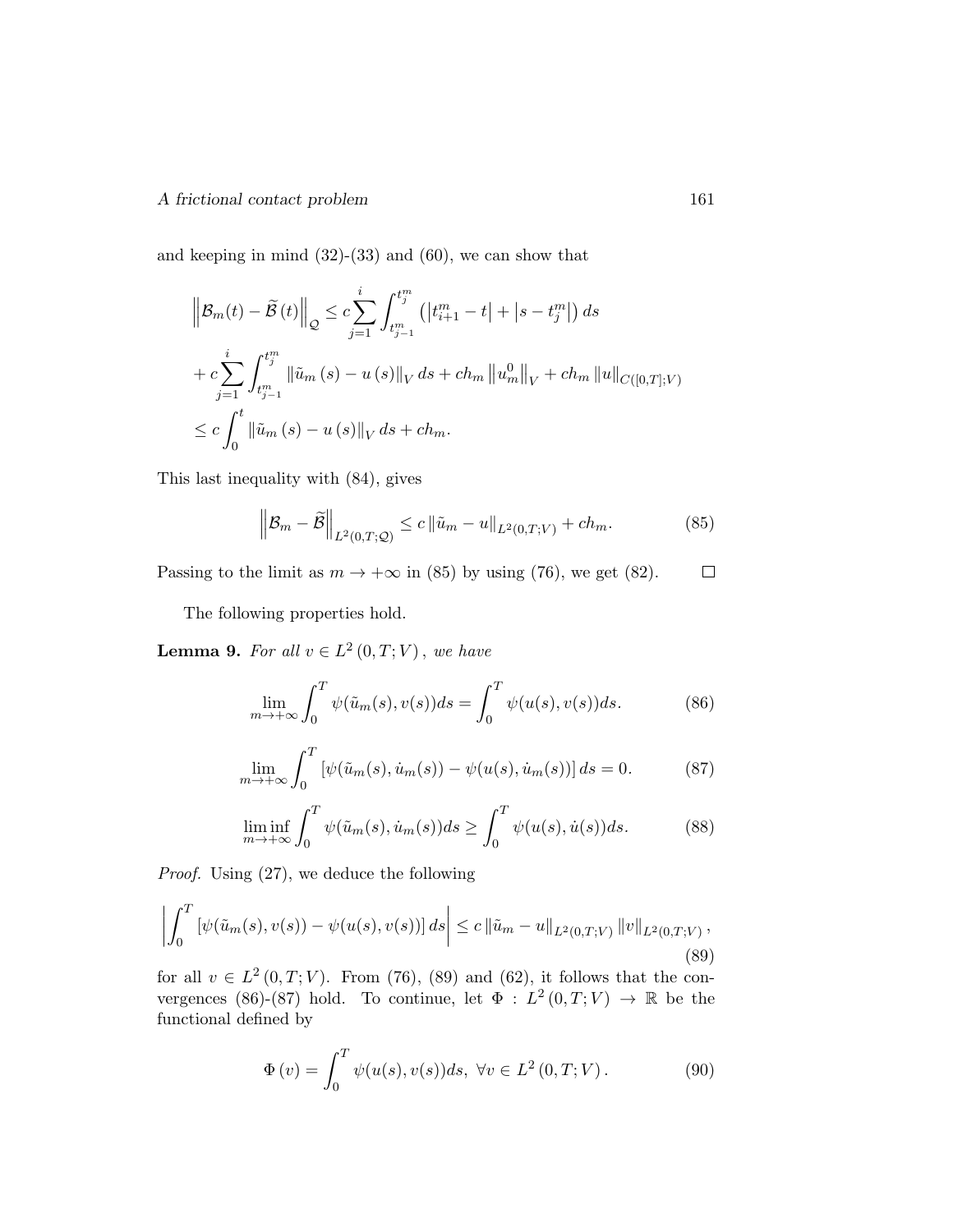Using  $(23)$ ,  $(28)$  and  $(90)$ , we find that  $\Phi$  is convex and continuous, which implies that  $\Phi$  is weakly lower semicontinuous, see [2]. Thus, from (72), we get

$$
\liminf_{m \to +\infty} \Phi(i_m) \ge \Phi(i).
$$
\n(91)

On the other hand, one has

$$
\int_0^T \psi(\tilde{u}_m(s), \dot{u}_m(s))ds = \int_0^T \left[\psi(\tilde{u}_m(s), \dot{u}_m(s))ds - \psi(u(s), \dot{u}_m(s))\right]ds
$$
  
+  $\Phi(\dot{u}_m)$ . (92)

Therefore, taking into account (87) and (91) when passing to the lim inf as  $m \to +\infty$  in (92), we obtain (88).  $\Box$ 

Fifth step. We have now all the ingredients to prove Theorem 1.

*Proof of Theorem 1.* Let  $t \in (0, T)$ , let  $r > 0$ , such that  $t + r \in (0, T)$ . For each  $w \in V$ , we define a function  $v \in L^2(0,T;V)$  by

$$
v(s) = \begin{cases} w & \text{for } s \in (t, t + r) \\ u(s) & \text{elsewhere,} \end{cases}
$$

Now, we use (42), (44), (56), (57), (58), (59), to obtain the following inequality

$$
\begin{cases}\n\int_0^T \left(\mathcal{F}\tilde{u}_m(s), v(s) - \dot{u}_m(s)\right)_V ds + \int_0^T \left(\mathcal{B}_m(s), \varepsilon\left(v(s) - \dot{u}_m(s)\right)\right)_Q ds + \\
+ \int_0^T \psi(\tilde{u}_m(s), v(s)) ds - \int_0^T \psi(\tilde{u}_m(s), \dot{u}_m(s)) ds \\
\ge \int_0^T \left(\mathcal{f}_m(s), v(s) - \dot{u}_m(s)\right)_V ds.\n\end{cases} \tag{93}
$$

Passing to the lim sup as  $m \to +\infty$  in (93), by using Lemma 8, Lemma 9,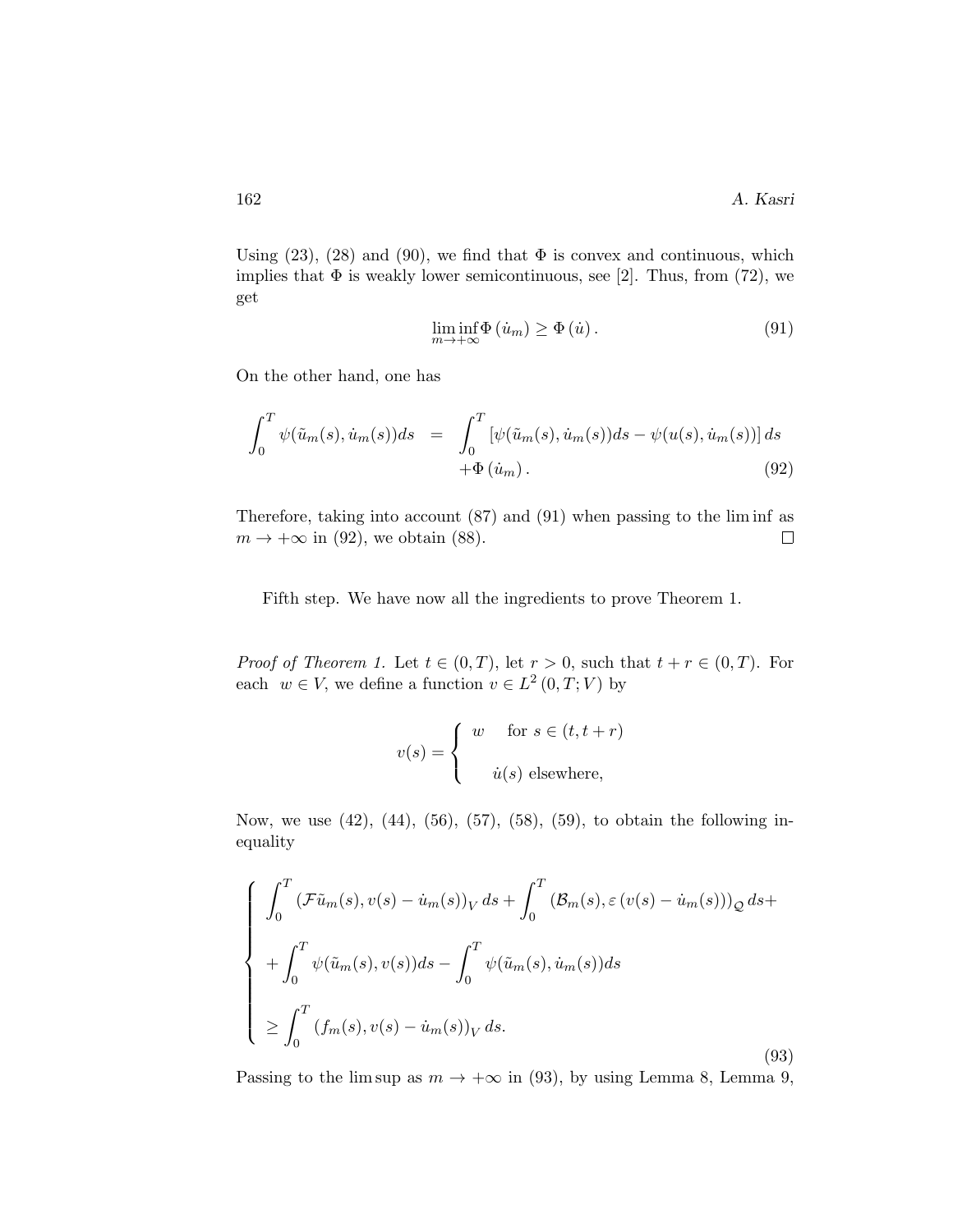$(72)$  and  $(73)$ , we obtain

$$
\begin{cases}\n\frac{1}{r} \int_{t}^{t+r} \left( \mathcal{F}u(s), w - \dot{u}(s) \right)_{V} ds + \frac{1}{r} \int_{t}^{t+r} \left( \widetilde{\mathcal{B}}(s), \varepsilon \left( w - \dot{u}(s) \right) \right)_{\mathcal{Q}} ds \\
+\frac{1}{r} \int_{t}^{t+r} \left[ \psi(u(s), w) - \psi(u(s), \dot{u}(s)) \right] ds \\
\geq \frac{1}{r} \int_{t}^{t+r} \left( f(s), w - \dot{u}(s) \right)_{V} ds, \text{ for all } w \in V.\n\end{cases}
$$
\n(94)

Since  $u_m(t) \to u(t)$  strongly in  $V, \forall t \in [0,T]$ , it follows from (55) that  $u(0) = u_0$ . Now, letting  $r \to 0$  in (94) and keeping in mind (39) and (83), we conclude that u is a solution of the problem  $(34)-(35)$ . On the other hand, using (65), we obtain

$$
||u(t) - u(s)||_V \le ||u(t) - u_m(t)||_V + ||u_m(t) - u_m(s)||_V + ||u_m(s) - u(s)||_V
$$
  
\n
$$
\le ||u(t) - u_m(t)||_V + c|t - s| + ||u_m(s) - u(s)||_V,
$$
  
\n
$$
\forall t, s \in [0, T].
$$

Passing to the limit as  $m \to +\infty$ , we get

$$
||u(t) – u(s)||V \le c |t – s|, \ \forall t, s \in [0, T].
$$

Thus,  $u$  satisfies the regularity (38). Finally, it is easy to see that the function  $\sigma$  defined by (8) has the regularity  $\sigma \in W^{1,\infty}(0,T;\mathcal{Q}_1)$ .  $\Box$ 

# 5 Conclusion

In this paper, we have studied a quasistatic contact problem with normal compliance associated to a version of Coulomb's law of dry friction, for viscoelastic materials with long memory. We have shown the existence of a weak solution under a smallness assumption depending only on the normal compliance functions, the elasticity operator and on the geometry of the problem. The uniqueness of the solution remains, as far as we know, an open question.

# References

[1] L.-E. Andersson, A quasistatic frictional problem with normal compliance. Nonlinear Anal. Th . Appl. 16, 4, 347-369, 1991.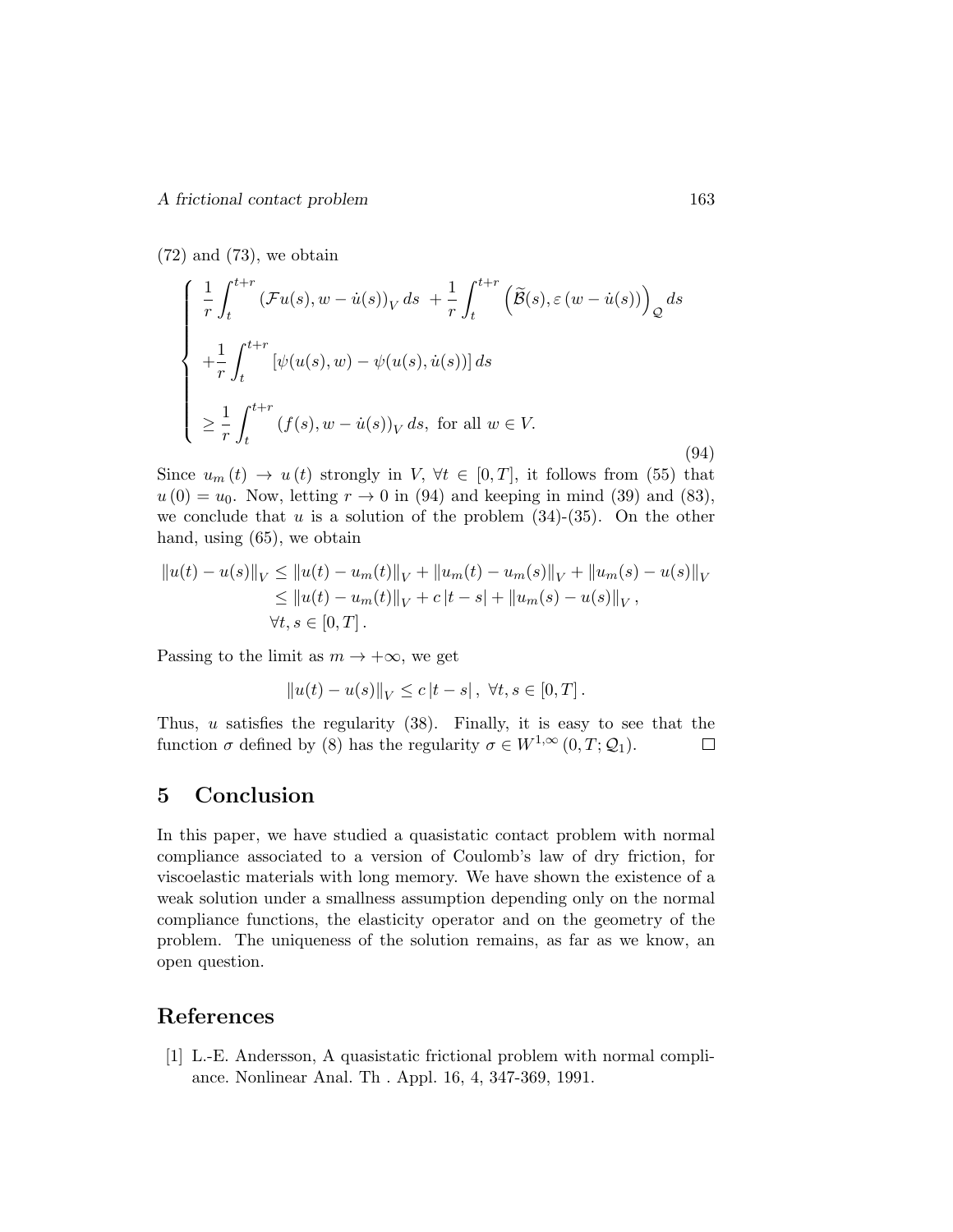- [2] H. Brezis, Functional Analysis, Sobolev Spaces and Partial Differential Equations; Springer: Berlin, Germany, 2011.
- [3] X. Chen, Modelling and predicting textile behaviour, Elsevier Science  $&$  Technology,  $(2009).$
- [4] A.D. Drozdov, Finite Elasticity and Viscoelasticity–A Course in the Nonlinear Mechanics of Solids, World Scientific, Singapore, (1996).
- [5] G. Duvaut and J.-L. Lions, Inequalities in Mechanics and Physics, Grundlehren der Mathematischen Wissenschaften, vol. 219, Springer-Verlag, Berlin, 1976, translated from the French by C. W. John. MR 58#25191. Zbl 331.35002.
- [6] E. Emmrich. Discrete versions of Gronwall's lemma and their application to the numerical analysis of parabolic problems. TU Berlin, Fachbereich Mathematik, Preprint, 637-1999, 1999.
- [7] W. Han and M. Sofonea, Quasistatic Contact Problems in Viscoelasticity and Viscoplasticity (American Mathematical Society–International Press 2002).
- [8] Jiangfeng Han, Yunxiang Li, Stanislaw Migorski, Analysis of an adhesive contact problem for viscoelastic materials with long memory, J. Math. Anal. Appl. 427 (2015) 646–668.
- [9] A. Kasri and A. Touzaline, A quasistatic frictional contact problem for viscoelastic materials with long memory, Georgian Mathematical Journ, doi.org/10.1515/gmj-2018-0002.
- [10] A. Kasri, A viscoplastic contact problem with friction and adhesion, Siberian Electronic Mathematical Reports, DOI 10.33048/semi.2020.17.035.
- [11] A. Klarbring, A. Mikelic and M. Shillor, Frictional contact problems with normal compliance, Int. J. Engng. Sci. 26 (1988), 811–832.
- [12] J.A.C. Martins, J.T. Oden, Existence and uniqueness results for dynamic contact problems with nonlinear normal and friction interface law, Nonlinear Analysis, TMA 11 (3) (1987) 407–428.
- [13] S. Migórski, Anna Ochal, M. Sofonea, Analysis of frictional contact problem for viscoelastic materials with long memory, Discrete & Continuous Dynamical Systems - B, 2011, 15 (3) : 687-705. doi: 10.3934/dcdsb.2011.15.687.